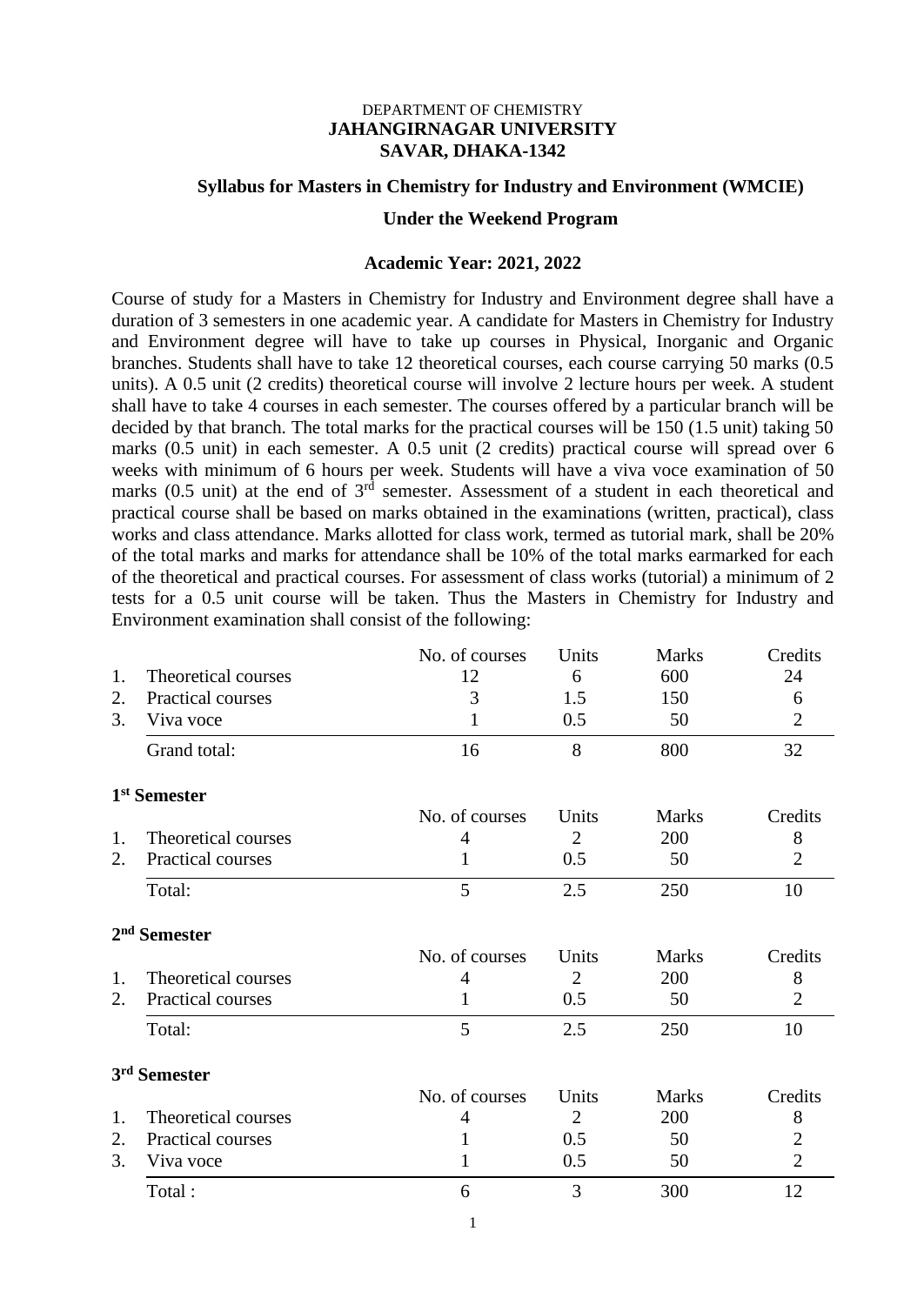The following courses will be offered for the degree of Masters in Chemistry for Industry and Environment (WMCIE) under the weekend program:

# **A. Physical Chemistry branch**

| <b>Theoretical</b> |                                          |              |              |                             |
|--------------------|------------------------------------------|--------------|--------------|-----------------------------|
| Course No.         | Title of the course                      | <b>Units</b> | <b>Marks</b> | <b>Credits</b>              |
| WMCIE 810          | Concepts of Physical Chemistry           | 0.5          | 50           | 2                           |
| WMCIE 812          | Polymer Science and Technology           | 0.5          | 50           | 2                           |
| WMCIE 814          | <b>Industrial Chemistry</b>              | 0.5          | 50           | $\mathcal{D}_{\cdot}$       |
| WMCIE 816          | Analytical Techniques, Quality Control   |              |              |                             |
|                    | and Assurance                            | 0.5          | 50           | $\mathcal{D}_{\mathcal{L}}$ |
| <b>Practical</b>   |                                          |              |              |                             |
| WMCIE 815          | <b>Experiments in Physical Chemistry</b> | 0.5          | 50           | 2                           |

# **B. Inorganic Chemistry branch**

**Theoretical**

| Course No.       | Title of the course                              | <b>Units</b> | <b>Marks</b> | <b>Credits</b>              |
|------------------|--------------------------------------------------|--------------|--------------|-----------------------------|
| WMCIE 820        | Concepts in Inorganic Chemistry                  | 0.5          | 50           | 2                           |
| WMCIE 822        | <b>Instrumental Methods in Chemical Analysis</b> | 0.5          | 50           | 2                           |
| WMCIE 824        | Material Science and Nano technology             | 0.5          | 50           | 2                           |
| WMCIE 826        | Environmental Pollution & Industrial             |              |              |                             |
|                  | <b>Waste Management</b>                          | 0.5          | 50           | 2                           |
| <b>Practical</b> |                                                  |              |              |                             |
| WMCIE 825        | Selected Experiments in Inorganic Chemistry      | 0.5          | 50           | $\mathcal{D}_{\mathcal{L}}$ |

# **C. Organic Chemistry branch**

**D.** 

| <b>Theoretical</b> |                                          |              |              |                             |
|--------------------|------------------------------------------|--------------|--------------|-----------------------------|
| Course No.         | Title of the course                      | <b>Units</b> | <b>Marks</b> | <b>Credits</b>              |
| WMCIE 830          | <b>Functional Group Chemistry</b>        | 0.5          | 50           | 2                           |
| WMCIE 832          | Application of Spectroscopic Methods in  | 0.5          | 50           | $\overline{2}$              |
|                    | <b>Chemical Analysis</b>                 |              |              |                             |
| WMCIE 834          | Chemistry in Textile and Dyeing Industry | 0.5          | 50           | 2                           |
| WMCIE 836          | Bio and Pharmaceutical Chemistry         | 0.5          | 50           | 2                           |
| <b>Practical</b>   |                                          |              |              |                             |
| WMCIE 835          | Organo-applied Experiments               | 0.5          | 50           | $\mathcal{D}_{\mathcal{L}}$ |
| Viva voce          |                                          |              |              |                             |
| WMCIE 880          | Viva voce                                | 0.5          | 50           |                             |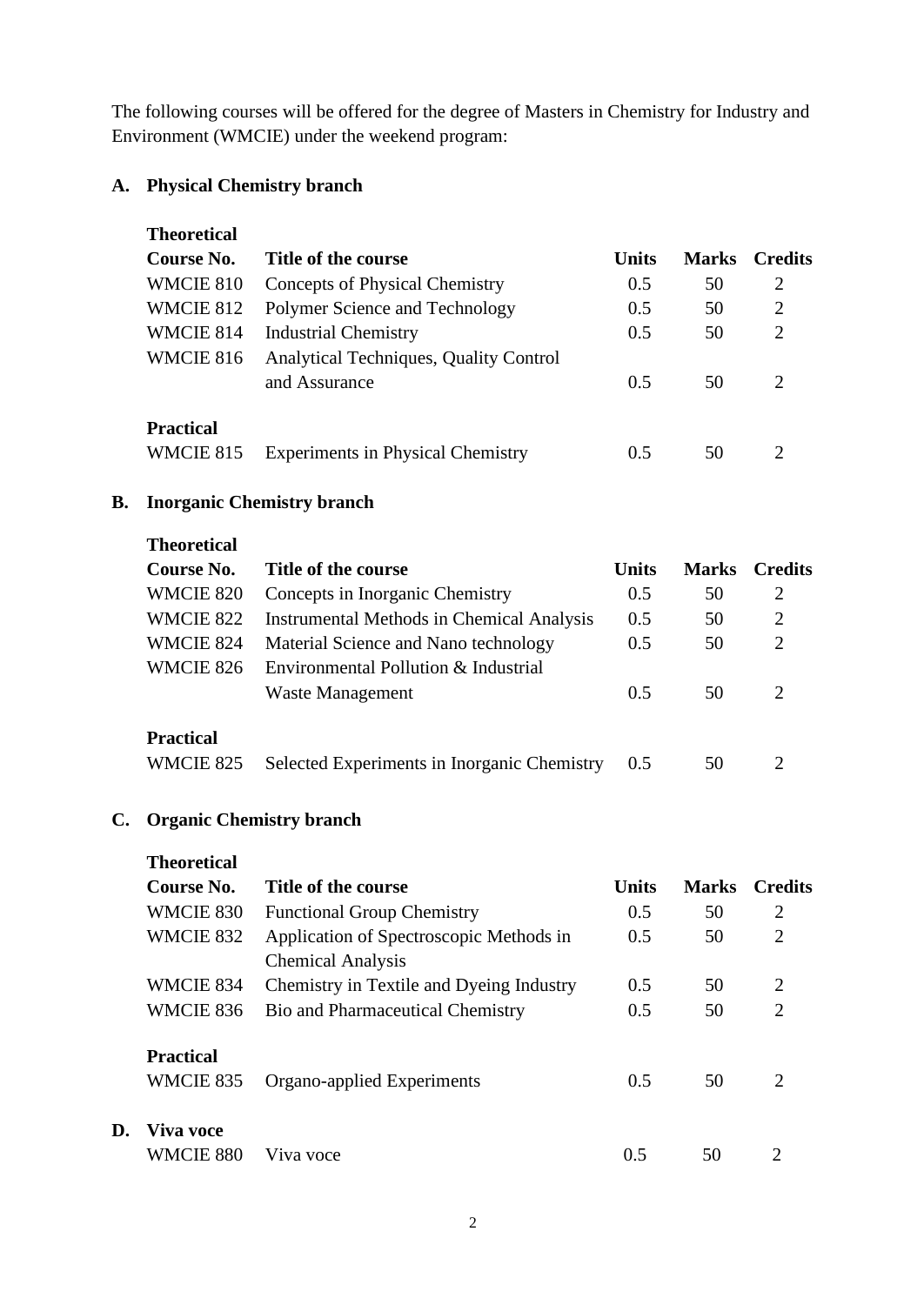#### **Course No. WMCIE 810** 0.5 Unit, 2 Credit **Concepts of Physical Chemistry**  $35 + 10 + 5 = 50$  Marks

#### **Learning Objectives:**

The learning objectives of this course are to

- Familiarize the students with concepts of thermodynamics, reaction rates, molecularity and order of a reaction, colloidal systems and adsorption
- Understand and explain different laws of physical chemistry
- Impart knowledge on entropy, and Gibbs and Helmholtz free energy changes for different physical processes
- Increase knowledge on the application of colloids, surface active agents and photochemical processes
- Impart knowledge on thermodynamic parameters, critical micelle concentration, rate constants, kinetics of different reactions

# **Course Content**

- 1. **First law of thermodynamics:** System and surroundings, state and path functions, work, heat and energy, exact and inexact differentials, changes in internal energy, statement of first law, expansion work, enthalpy, variation of enthalpy with temperature, molar heat capacities, relation between  $C_p$  and  $C_v$ , adiabatic changes; changes in enthalpy at constant volume, Joule-Thomson effect.
- 2. **Second and third laws of thermodynamics:** Statement of second law, entropy, physical significance of entropy, Carnot cycle, efficiency of heat engine, entropy changes accompanying specific processes, Gibbs and Helmholtz free energies, Gibbs-Helmholtz equation; relations between entropy and probability, statement of the third law.
- 3. **Kinetics of Empirical and complex reactions:** Rates of reactions, rate laws and rate constants, reaction order; first-order, second-order and zero-order reactions; molecularity of a reaction; types of complex reactions and rate laws, preliminary concepts of collision theory, Arrhenius equation, activated complex theory of reaction rates, Catalysis and enzyme catalysis; Michaelis-Menten kinetics, effect of pH & temperature on enzyme catalysis.
- 4. **Photochemistry:** Laws of photochemistry; primary and secondary photochemical processes; quantum efficiency; fluorescence; phosphorescence; chemiluminescence; photosensitization; photochemical equilibrium; photochemical chain reactions: hydrogen-chlorine and hydrogenbromine reactions, lasers and applications of lasers in chemistry.
- 5. **Surface chemistry:** Adsorption, absorption and sorption; physisorption and chemisorption; adsorption isotherms: Freundlich, Langmuir and BET isotherms; estimation of surface area, surface active agents, micelles and critical micelle concentration (CMC), factors affecting the CMC of surfactants, solubilization.
- 6. **Colloids:** Definition and classification of colloids; preparation and purification of sols; properties of colloids: optical properties; Tyndall effect; electrical properties: electrophoresis, electrical double layer, zeta potential; stability and coagulation of sols; gels; emulsions, importance of colloids.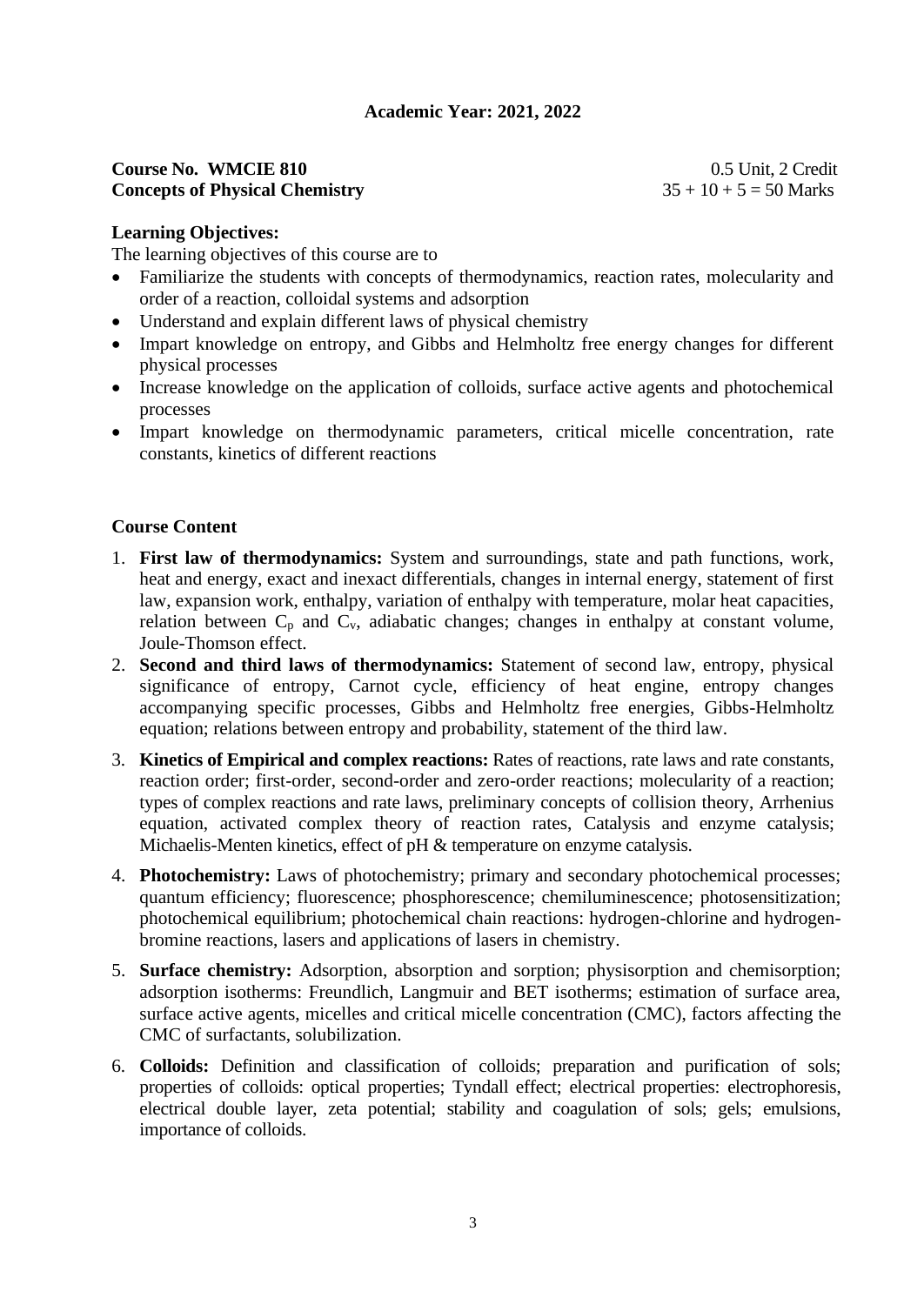# **Learning Outcomes**

Upon successful completion of this course, the students should be able to

- understand the basic laws of thermodynamics & kinetics
- estimate thermodynamic parameters of different reactions and physical processes.
- apply colloids, surfactants, photoactive materials in different industries.
- estimate the parameters of different reactions and physical processes
- solve numerous problems related to thermodynamics, kinetics, and adsorption processes.

- 1. General Chemistry, Raymond Chang, 9th edition, Tata McGraw Hill
- 2. General Chemistry, D. Ebbing, Houghton Mifflin Company, Boston, New York.
- 3. Physical Chemistry for the Chemical Sciences, Raymond Chang, University Science Books.
- 4. Physical Chemistry, P. W. Atkins, W. H. Freeman & Co.
- 5. Principles of Physical Chemistry; M.M. Huque and M.Y. A. Mollah, Brother's publications.
- 6. Chemical Kinetics 3rd edition, K. J. Laidler, McGraw-Hill, New Delhi.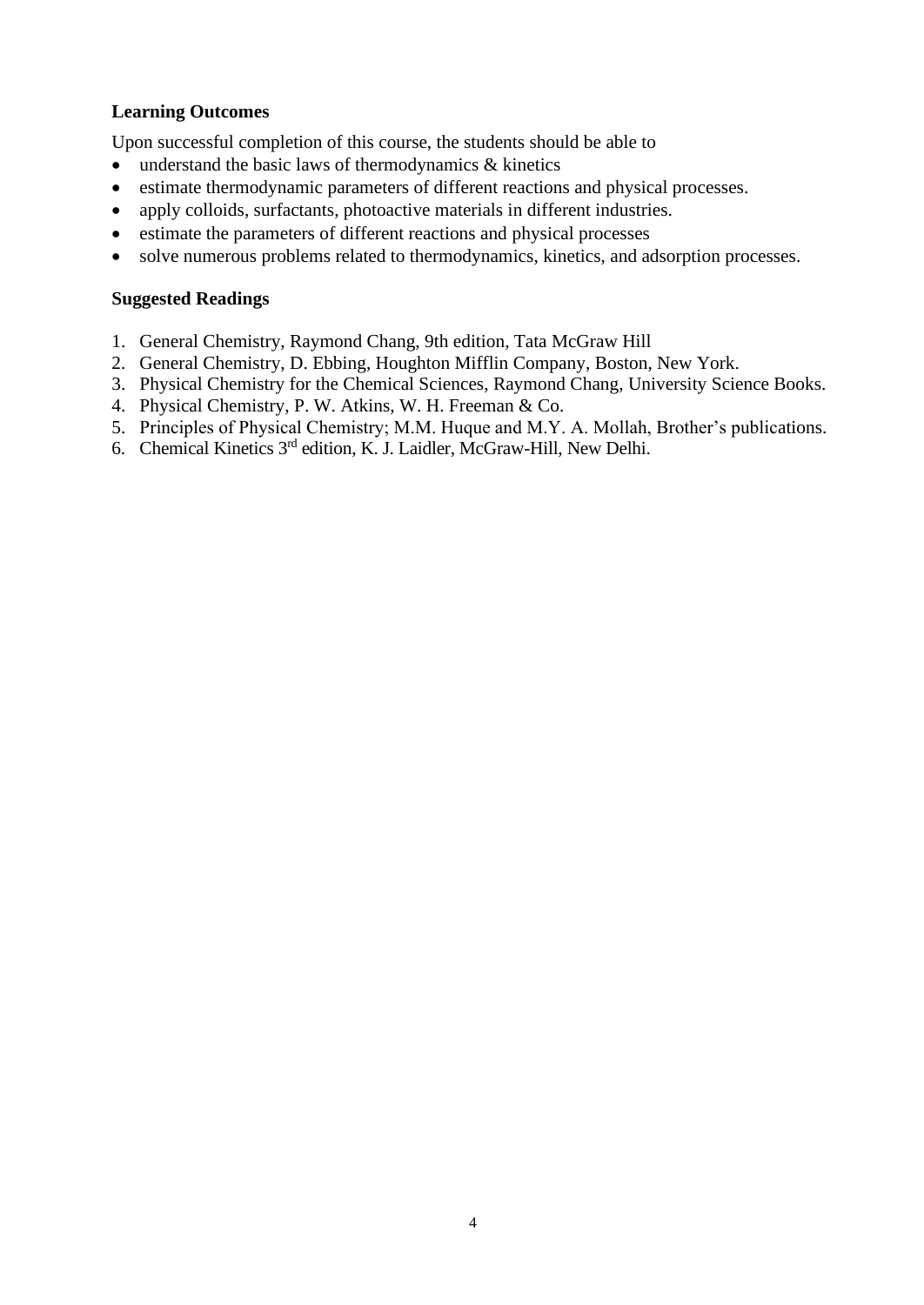#### **Course No. WMCIE 812** 0.5 Unit, 2 Credit **Polymer Science and Technology** 35 + 10 + 5 = 50 Marks

#### **Learning Objectives**

The learning objective of this course is to

- provides the students with basic concepts in polymer chemistry. Particular emphasis is placed on polymerization reactions-mechanisms and kinetics and methods for molecular characterization of polymers. In addition, polymer degradation, its impact on environment, and natural and biopolymer systems are discussed.
- general understanding of the advanced topics in polymer chemistry and how to apply the concepts in polymer industries.

# **Course Content**

1. **Polymer Structure**: Definition of polymer, difference between polymers and macromolecule. classification of polymers; degree of polymerization, nomenclature and tacticity; basic structure of polymers (linear and branched polymers; moderately cross linked polymer); molecular forces and chemical bonding in polymers.

2. **Molecular weight and size of polymers**: Number average, molecular weight average, Z-average and viscosity, average molecular weight; distribution of molecular weight; determination of molecular weight by end group analysis, osmotic pressure measurement, light scattering, viscosity measurement and ultra-centrifugation.

3. **Polymer synthesis:** (a) step-reaction (condensation) polymerization: mechanism and kinetics of stepwise polymerization, statistics and molecular weight control; (b) Radical chain (addition) polymerization: mechanism-initiation, propagation, termination, kinetics and thermodynamics of radical polymerization, degree of polymerization and chain transfer, ceiling temperature; (c) Ionic polymerization: Similarities and contrasts in ionic polymerization, mechanism and kinetics of cationic and anionic polymerization.

4. **Polymer degradation and the environment**: Polymer degradation and stability: thermal degradation, oxidative and UV stability, chemical and hydrolytic stability, effects of radiation, mechanodegradation; management of plastics in the environment: recycling, incineration, biodegradation.

5. **Biopolymers, natural polymers, and fibers**: Biopolymers and other naturally occurring polymers: protiens, polynucleotides, polysaccharides, naturally occurring elastomers; fibers: natural and synthetic fibers, cellulosics, noncellulosics; fiber-spinning operations.

6. **Rheology of polymer solution:** Rheology and mechanical properties of polymers: Flow behavior of polymers: Newtonian and non-Newtonian flow; Elasticity, viscoelasticity.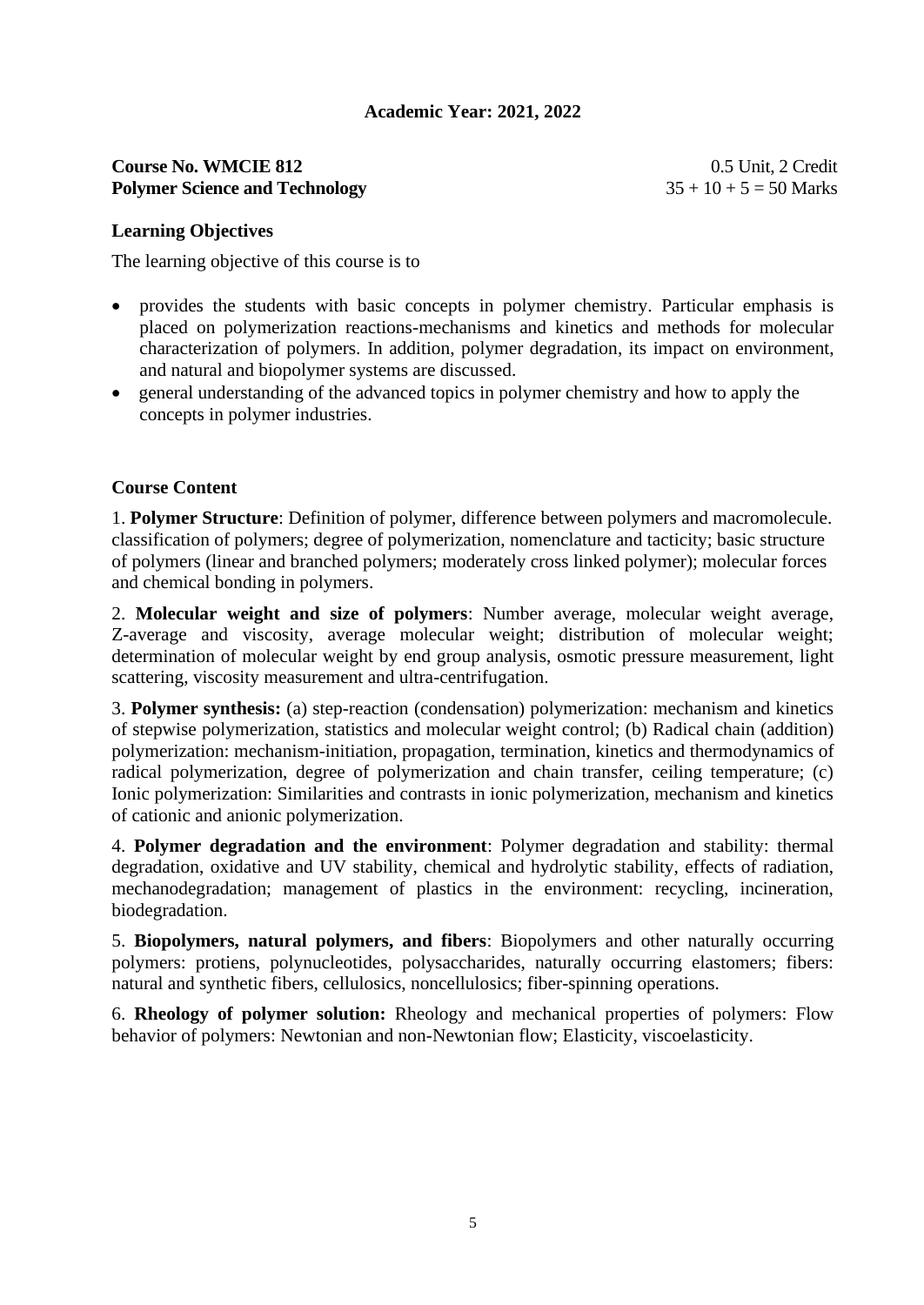# **Learning Outcomes**

Upon completion of this course, the student will be able to

- describe the definition, classification, configuration and conformation, nomenclature of polymers
- explain the molecular weight and distribution of molecular weight
- measure molecular weight by different methods
- understand the different polymerization processes, and kinetics
- discuss the degradation of polymers and its effects on environment
- describe bio and natural polymers, there structures and uses.
- explain types of fibre and there spinning operation.
- understand the rheology of polymer solution

- 1. Polymer Science and Technology, Joel R. Fried
- 2. Polymer Chemistry, An Introduction, Malcolm Stevents
- 3. Introduction to Polymer Chemistry (International Student Editions), R. B. Seymour.
- 4. Polymer Chemistry, M. G. Arora, M. Singh.
- 5. Principle of Polymerization, Gorge Odian
- 6. Text Book of Polymer Science (Willey), Fred W. Billmeyer.
- 7. Introductory Polymer Chemistry, G. S. Misra, Wiley Eastern Limited, India.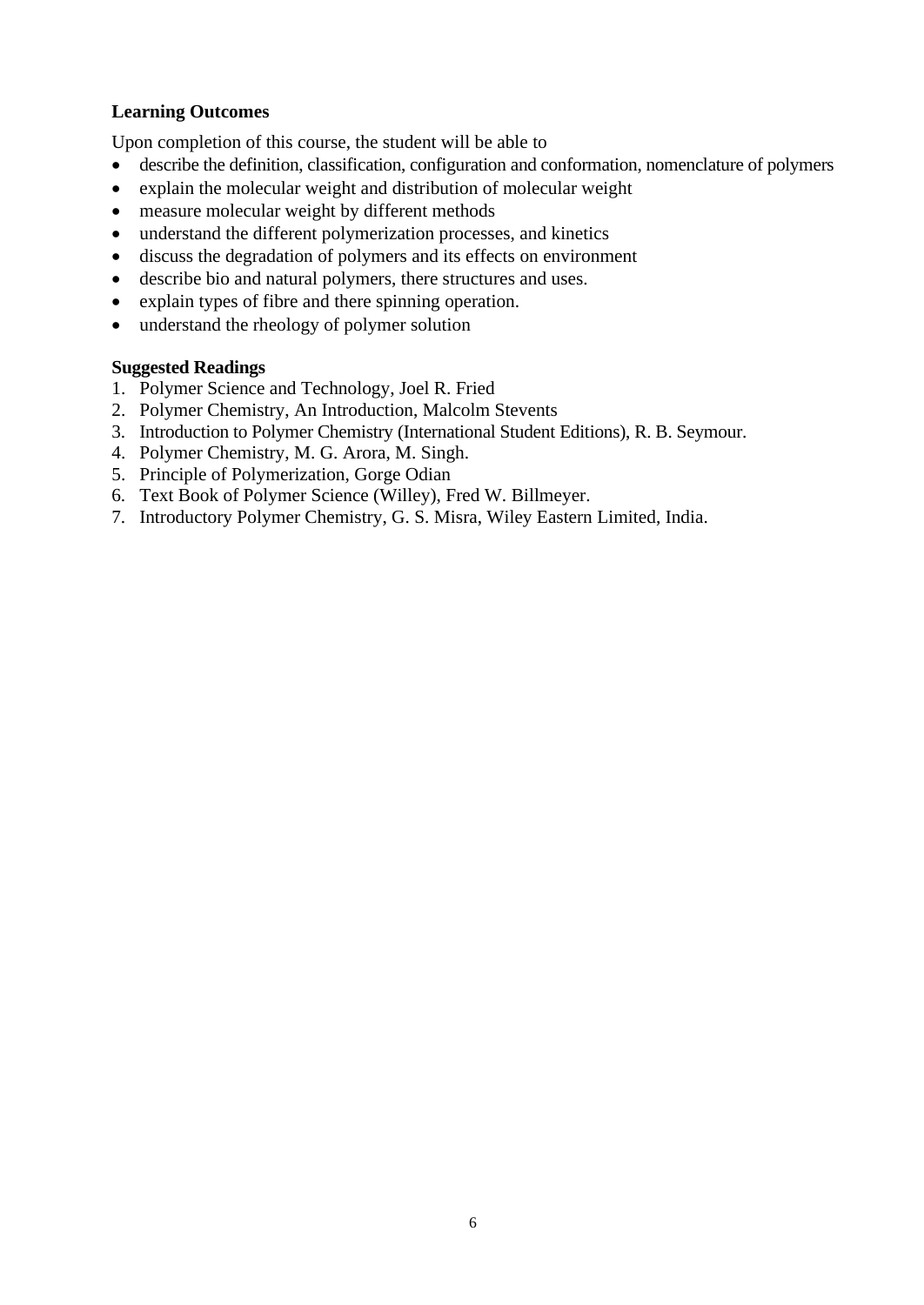# **Course No. WMCIE 814** 0.5 Unit, 2 Credit **Industrial Chemistry**  $35 + 10 + 5 = 50$  Marks

# **Learning Objectives**

• The learning objectives of this course are to give a general understanding of classification, properties, uses and industrial manufacturing process of few important industries in Bangladesh

#### **Course Content**

1. **Introduction to Industrial Chemistry:** Types of chemical industries, unit operations and unit processes; evaporation, distillation, crystallization, and their applications in common industries, evaporators and their classification.

2. **Fertilizer industries:** Role of fertilizer in agriculture; classification of fertilizers, manufacture of normal superphosphate, T.S.P. and urea, sources of potash fertilizers, NPK fertilizer, organic fertilizer and their uses.

3. **Sugar and starch industries:** Manufacture of cane sugar and beet sugar, refining of sugar, utilization of by-products; manufacture of starch, dextrin and their uses.

4. **Cement and lime industries:** Chemical composition and classification of cements, cement rock beneficiations, manufacture of Portland cement by wet and dry processes, reactions in kiln, mixing of additive to cement, setting and hardening of cement, testing of cement, types of lime and uses of lime.

5. **Soaps and detergents:** Soap and detergents and their differences, classification of surfactants, biodegradability of surfactants, manufacture of soap and detergent; builders, additives, different types of oils and fats.

6. **Pulp and paper industries:** Types of pulping, Manufacture of (sulphate pulp, sulphite pulp, mechanical pulp), chemicals recovery system, bleaching of pulp, manufacture of paper and paper board.

7. **Glass and ceramics industries:** Raw materials, classification of glass, method of manufacture, basic ceramic chemistry, whitewares.

8. **Leather industries:** Hides and skins, chemical theory of the tanning process, physical characteristics of different types of leather, different parts and their properties of leather.

#### **Learning Outcomes**

• Upon completion of this course, the student will be able to describe the properties, classification, uses and the industrial manufacturing methods of fertilizers, sugar and starch, cement and lime, soap and detergent, pulp and paper, glass and ceramic.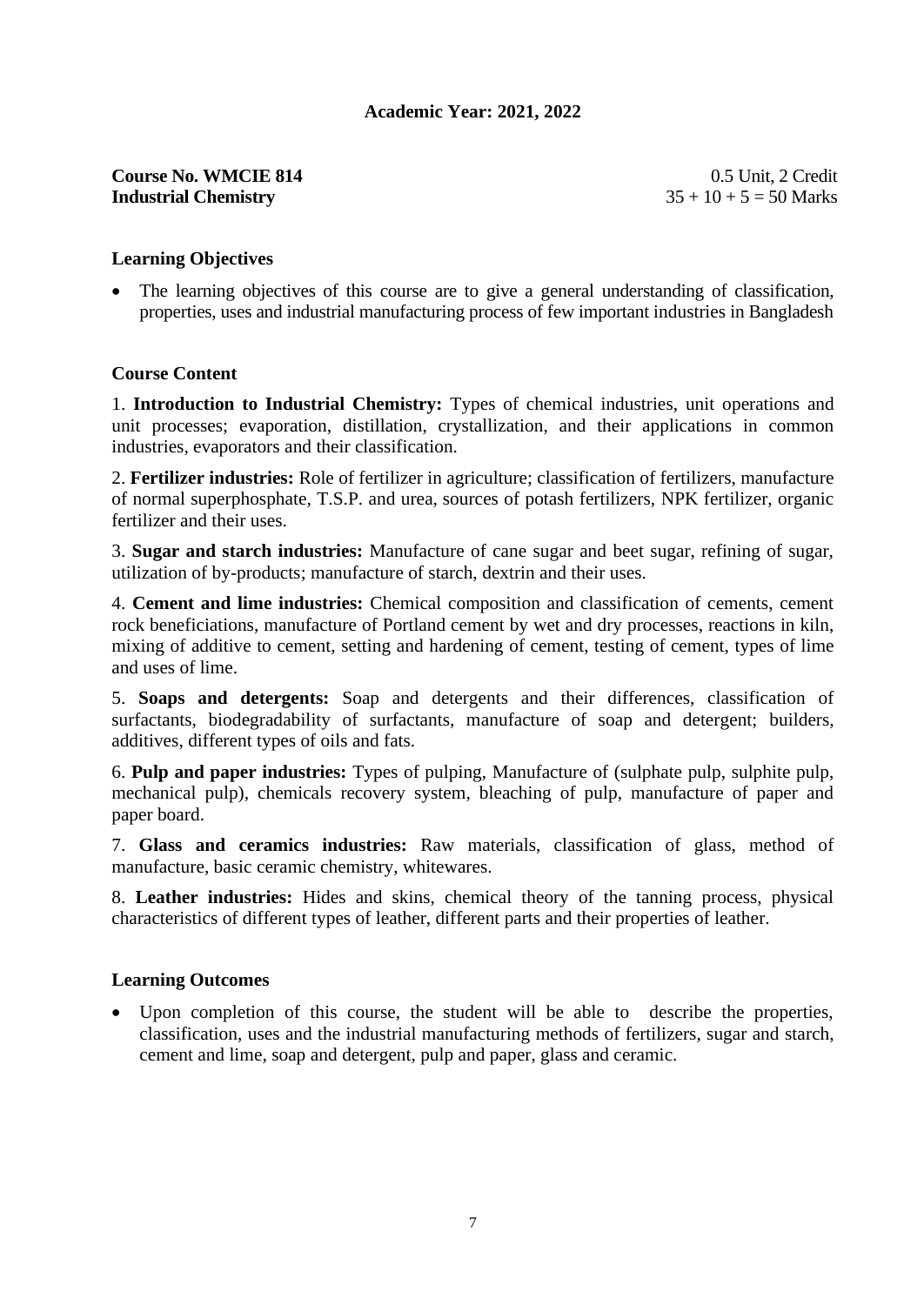- 1. The Chemical Process Industries, R. Norris Shreve, McGraw-Hill, International Book Company.
- 2. Industrial Chemistry, Emil Raymond Riegel, Reinhold publishing Co.
- 3. Outlines of Chemical Technology, M. Gopala Rao and Marshall Sittig.
- 4. Industrial Chemistry, B. K. Sharma, Goel Publishing House, Meerut.
- 5. A Text Book of Chemical Technology, Vol.-I and Vol.-II, G. N. Pandey, Vikas publishing House Pvt. Ltd.
- 6. Industrial Chemistry and Chemical Technology, A. S. M. N. H. Bhuiyan, Dhaka University.
- 7. Industrial Chemistry, Part I and Part II, R. K. Das, Kalyani Publishers, New Delhi.
- 8. Industrial Chemistry, B. N. Chokraborty.
- 9. A Text book of Metallurgy, A. R. Bailey.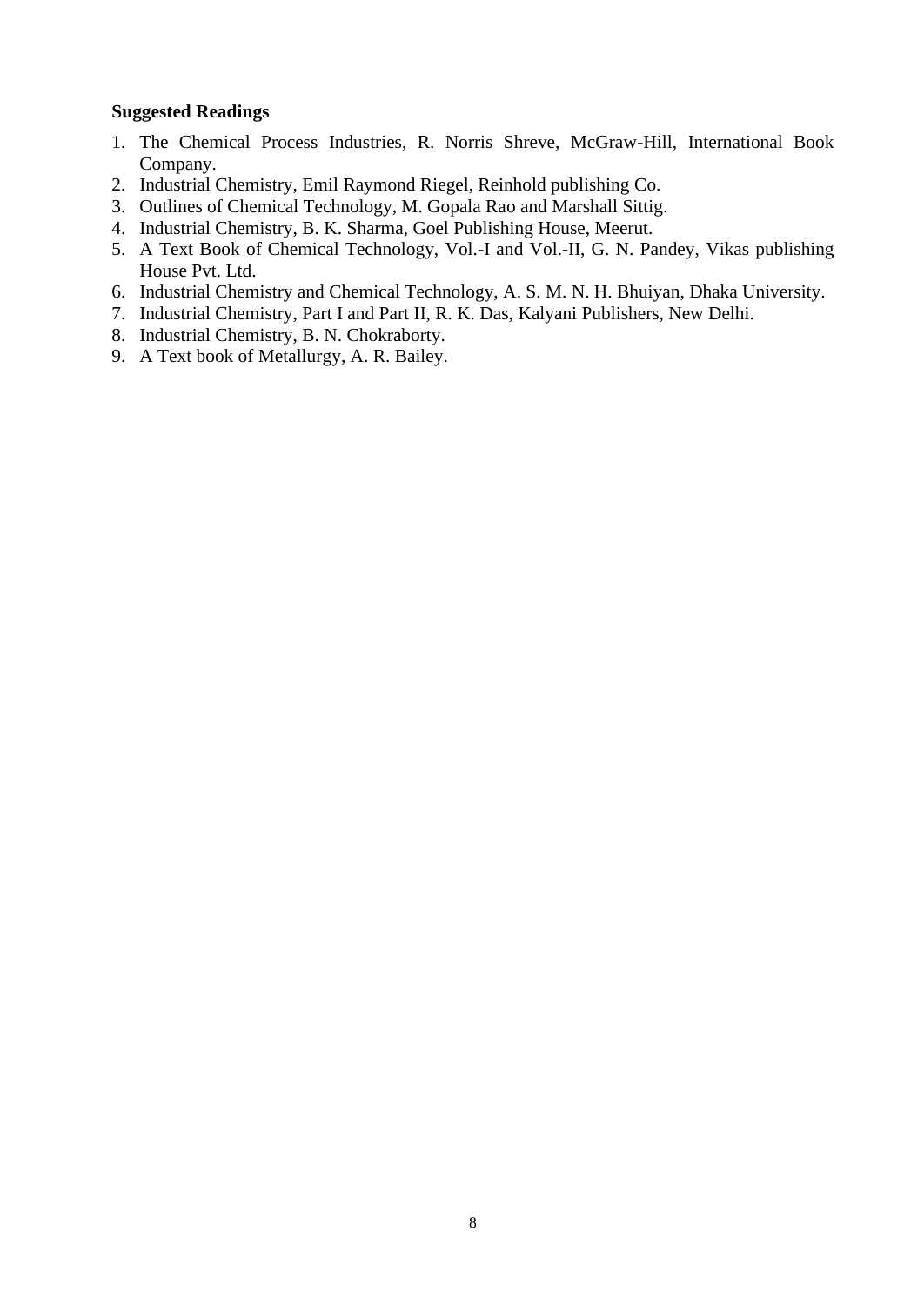#### **Course No. WMCIE 816** 0.5 Unit, 2 Credit **Analytical Techniques, Quality Control and Assurance** 35 + 10 + 5 = 50 Marks

# **Learning Objectives**

The learning objectives of this course are to

- promote knowledge of the students for application of statistical methods in chemical analysis
- enhance student knowledge in classical analytical techniques for quantitative measurements
- introduce the students with different electro-analytical techniques and their applications
- teach the students acquiring the knowledge of quality control and quality assurance activities in industry

# **Course Content**

**1. Application of Statistical Methods in Chemical Analysis**: SI Units, significant figures; precision and accuracy; standard addition; internal standards; constructing a calibration curve; limit of detection (LOD), limit of quantification (LOQ).

**2. Chemical Analysis by Titrimetric Methods:** (a) Neutralization reactions and titrations: Introduction, theory, instrumentation, detection of end point, mixed acid–base titration, titration of polyprotic acid (H<sub>3</sub>PO<sub>4</sub>), titration of diprotic base (Na<sub>2</sub>CO<sub>3</sub>); (b) Complexometric reactions and titrations: Introduction, theory, complexes and formation constant, metal–EDTA titration curves, detection of end point, application of complexometric titration; (c) Precipitation reactions and titrations: Introduction, theory/principle, calculation of results from gravimetric data, application of gravimetric method.

**3. Chemical Analysis by Electro-analytical Methods:** Voltammetry and Polarography: Introduction, principle, apparatus, current voltage relationship, interpretation of polarographic wave, half wave potential, different kinds of currents contributing to the polarographic wave: charging/residual current, migration current, diffusion current; polarographic cells, the dropping mercury electrode (DME), advantage and limitations of DME, common voltammetric methods: linear sweep voltammetry, hydrodynamic voltammetry, normal pulse voltammetry, different pulse voltammetry, cyclic voltammetry, anodic stripping voltammetry, cathodic stripping voltammetry, Application of voltammetric methods for chemical analysis.

**4. Analytical Quality Control (QC):** Importance of quality control, possible sources & control of quality variation, set up of a quality control laboratory for certain industrial product analysis, expert laboratory personnel, equipment & environments, sample (raw materials/semi-finished products/finished products/packing materials) collection, choice of analytical method, equipment validation, process validation, method validation, calibration check, use of blanks, recovery checking, precision control using internal reference material, accuracy control using certified reference materials (CRM), concept of statistical quality control (SQC) - normal frequency distribution, quality control charts, etc.

**5. Quality Assurance (QA):** Concept of quality assurance, components of quality assurance quality management system (QMS), quality motivation, training, standard operating procedures (SOP), laboratory facilities, equipment maintenance and calibration, good manufacturing practice (GMP), procurement, sampling, storage, analysis and disposal, reporting of results; implementation of quality assurance, audits and importance of accreditation.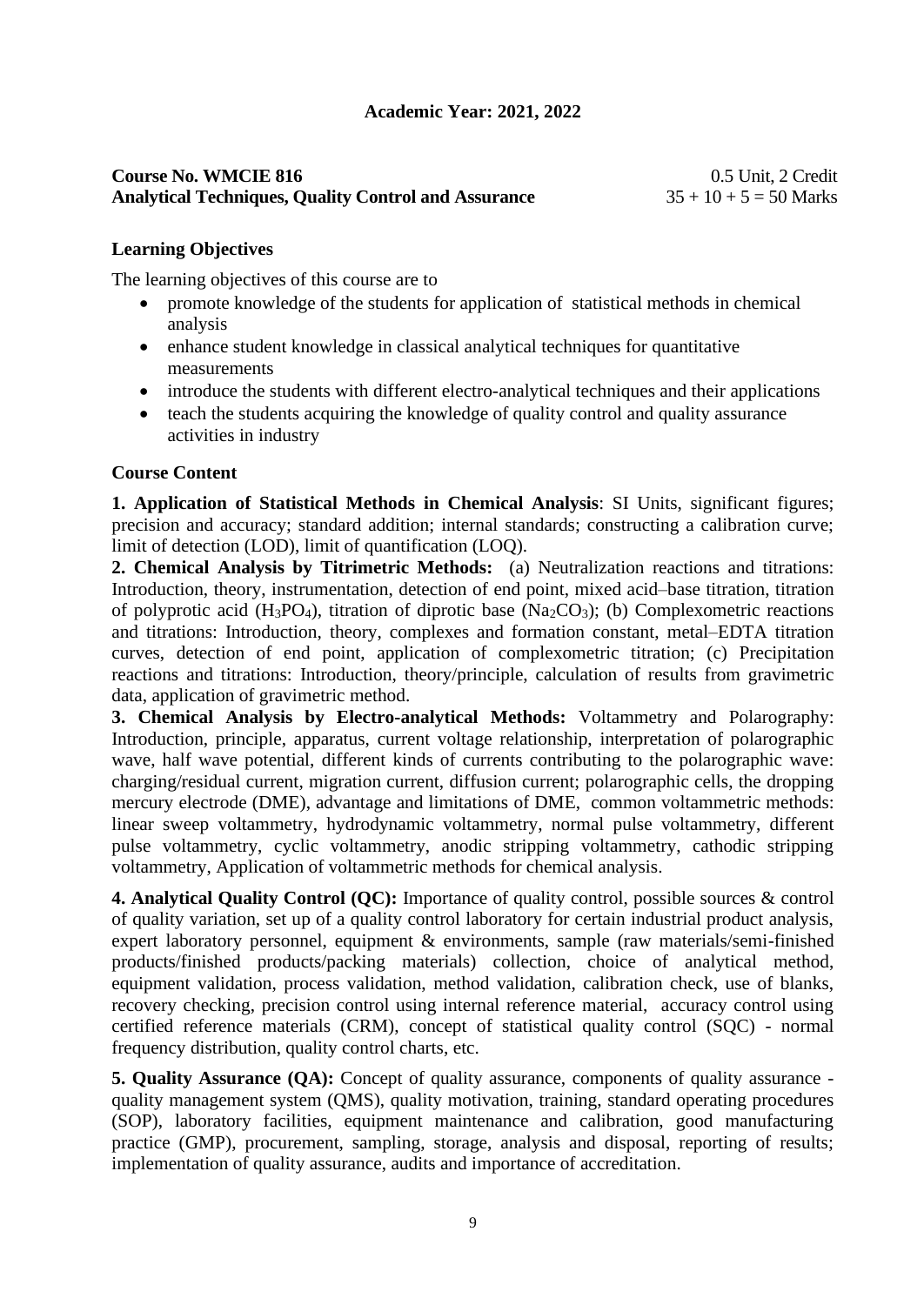# **Learning Outcomes**

Upon successful completion of this course, students will be able to

- understand application of statistical methods in chemical analysis
- use of classical methods such as: titrimetric, complexometry, gravimetric, etc. for quantitative measurements
- understand modern electro-analytical methods such as: different types of voltammetry, polarography, their principles and applications in industries and environment
- understand quality control and quality assurance activities

- 1. Instrumental Analysis, D. A. Skoog, F. J. Holler and S. R. Crouch.
- 2. Analytical Chemistry,  $7<sup>th</sup>$  edition, Gary D. Christian, Wiley
- 3. Electrochemistry, B. K. Sharma, 5Th Edition, GOEL Publishing House, India.
- 4. Electrochemistry: Fundamentals and Applications, A. J. Bard, John Wiley & Sons Inc
- 5. Electroanalytical Chemistry, J. Wang, 3rd Edition, John Wiley & Sons Inc., 2006
- 6. Quality Assurance in Analytical Chemistry, Elizabeth Prichard and Vicki Barwick, LGC, Teddington, UK
- 7. Quality Control in Analytical Chemistry, 2nd Edition, G. Kateman & L. Buydens, John Wiley & Sons Inc.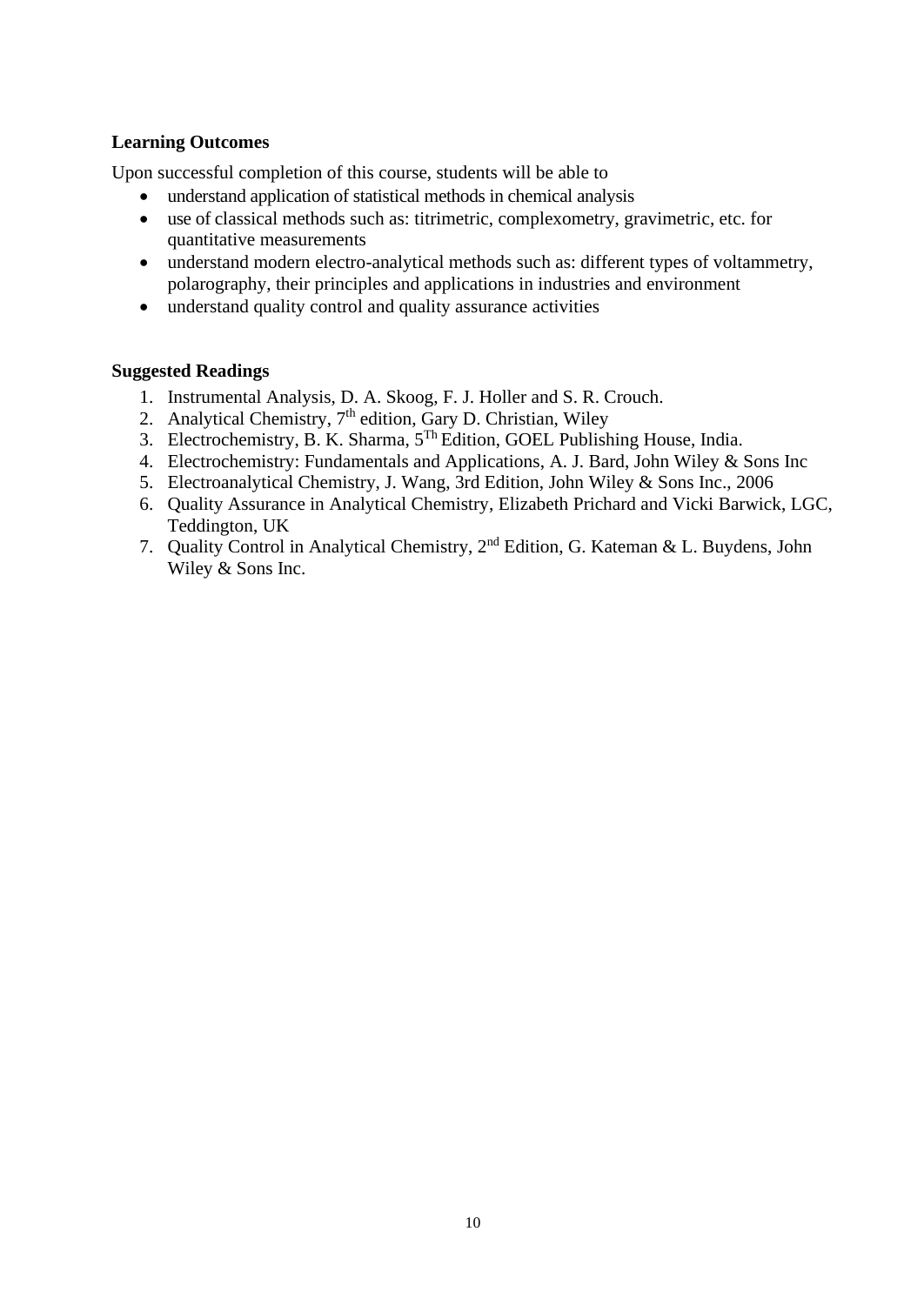#### **Course No. WMCIE 815** 0.5 Unit, 2 Credit **Experiments in Physical Chemistry** 35 + 10 + 5 = 50 Marks

#### **Learning Objectives**

Learning objectives of this course are to

- acquaint students with some experimental techniques
- impart students skill in using industry based laboratory equipments
- carry out industrial problem based experiment.

# **Course Content**

- 1. To determine the equivalent conductance of the given strong electrolyte and hence examine the validity of Onsager equation.
- 2. Determination of the specific reaction rate of the hydrolysis of an ester by NaOH solution (conductometric method).
- 3. Potentiometric titration of phosphoric acid and calculation of the dissociation constant.
- 4. To determine thermodynamic quantity from e.m.f. measurement.
- 5. Influence of temperature on the viscosity of a pure liquid and determination of the activation energy of viscous flow.
- 6. To study the effect of concentration and ionic strength on the viscosity glycerol solution and determination of the radius of glycerol molecule.
- 7. Determination of molecular weight of a polymer from viscosity measurement.
- 8. To determine the critical Micelle concentration of sodium lauryl sulphate from conductivity measurement. Also determine thermodynamics of micellization.
- 9. To determine the binding constant of a dye molecule with polymer spectrophotometrically.

# **Learning Outcomes**

Upon completion of this course, students will be able to

- handle the simple apparatus/equipments safely
- calculate molecular weight of polymer and dissociation constant of weak acid as well as  $pK_a$ values of polybasic acid
- determine equivalent conductivity at infinite dilution and verify onsager equation
- determine critical micelle concentration and thermodynamic parameters of surfactant micellization
- compute emf and thermodynamic parameters of a cell
- analyze and interpret tabulated experimental data.

N.B.: Experiments may be added to or omitted from the above list if necessary.

- 1. Practical Physical Chemistry, A. Findlay, Longmans, Green & Co. Ltd.
- 2. Practical Physical Chemistry, Palit, Science Book Agency.
- 3. Practical Physical Chemistry, Sharma, Vikas Publishing House, Calcutta.
- 4. Advanced Practical Physical Chemistry, J. B. Yadav.
- 5. Advanced Physical Chemistry Experiments, J. N. Gurtu & Amit Gurtu.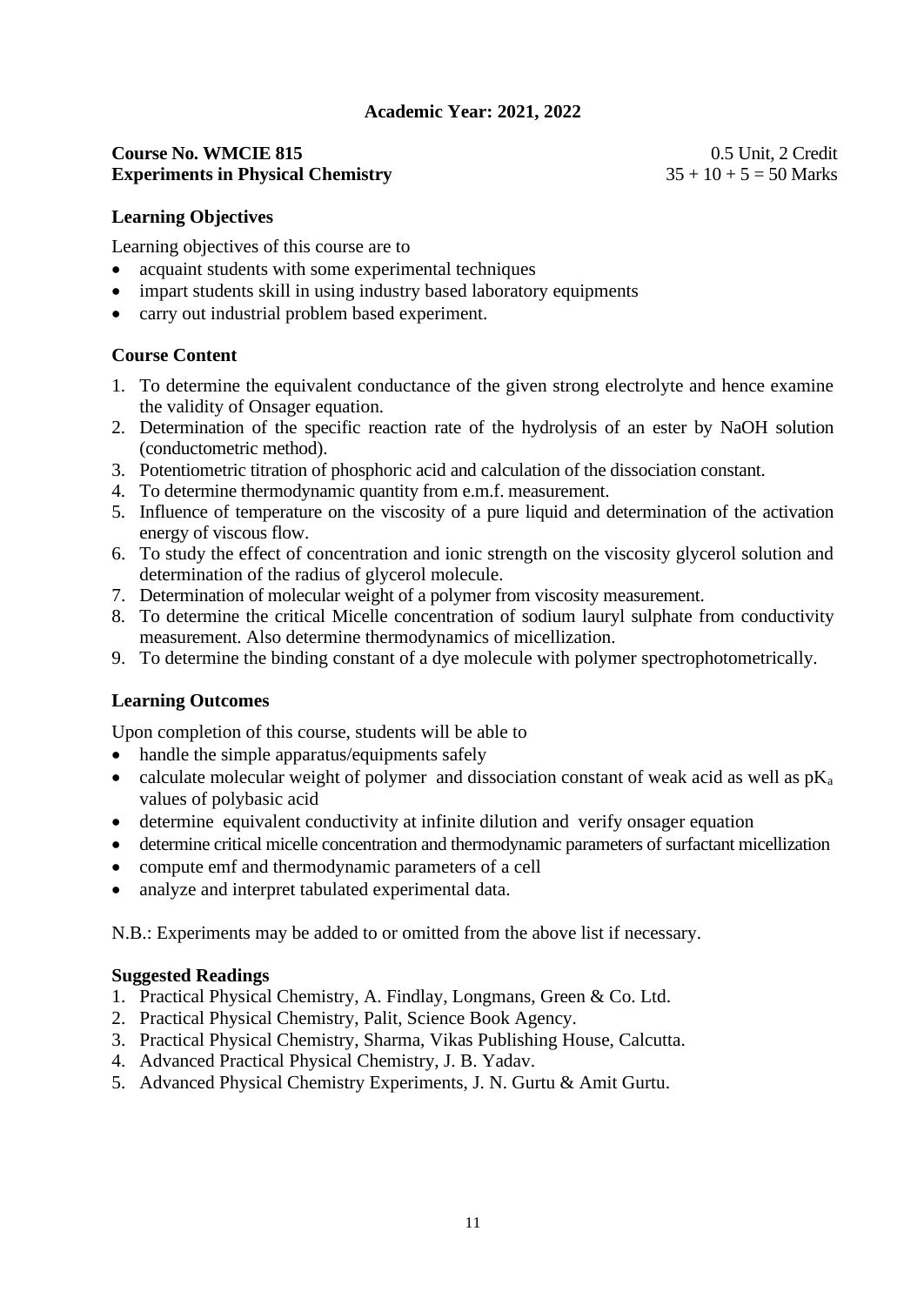# **Course No. WMCIE 820** 0.5 Unit, 2 Credit **Concepts in Inorganic Chemistry**  $35 + 10 + 5 = 50$  Marks

# **Learning Objectives**

The learning objectives of this course are to

- To provide knowledge on different type of bonds observed in inorganic compounds.
- To provide knowledge on valence shell electron pair repulsion theory (VSEPR) and its correlation with hybridization and molecular geometry.
- To impart knowledge about molecular orbital theory (MOT) with particular emphasis on the formation of molecular orbitals from constituents atomic orbitals and its application in determining the structure and stability of a molecule together with bond order and bond lengths.
- To give a comprehensive idea about the crystal field theory (CFT) with particular emphasis on understanding the splitting of d-orbitals in tetrahedral, octahedral and square planar systems.
- To understand the magnetic and electronic properties of coordination complexes using crystal field theory (CFT).
- To impart knowledge about metallic bonding and band theory as well as the importance of these concepts in understanding the basic principles of modern electronic devices.
- To provide a collective idea about different types of chemical reactions participated by inorganic molecules.

# **Course Content**

**1. Chemical Bonding and Molecular Geometry:** (a) Ionic bonds: General description, lattice energy and Born-Haber cycle, electron configuration of ions. (b) Covalent bonds: General description, octet rule, exception to octet rule, bond polarity, resonance, hydrogen bonding. (c) Valence shell electron pair repulsion theory, hybridization.

**2. Metallic Bonding:** Theory of metallic bond formation, difference between free electron theory and band theory of solids, bonding in metals and semiconductors, Fermi level, doping, Ptype and N-type semiconductor, depleting zone, importance of metallic bond theory in understanding the basic principles of diod, LED and solar cell.

**3. Molecular Orbitals Theory (MOT):** Characteristics of MOT, HOMO and LUMO (frontier orbitals), bond order, bond length and bond strength, MO potential energy diagram of homo (diatomic molecules and their ions) and hetero diatomic molecules: (HF, HCl, CO, NO etc.), formation of molecular orbital from atomic orbitals (only pictorial representations).

**4. Bonding in coordination compounds:** Introduction to crystal field theory, energy level splitting, octahedral complexes, tetrahedral complexes, square planar complexes, high-spin versus low-spin octahedral complexes, orgel diagrams, magnetic and electronic properties, spectrochemical series.

**5. Selected topics:** Acid-base reaction, self-ionization of water and pH, common ion effect, buffer, precipitation reaction, oxidation-reduction reaction, clathrate inclusion compounds, organometallic complexes.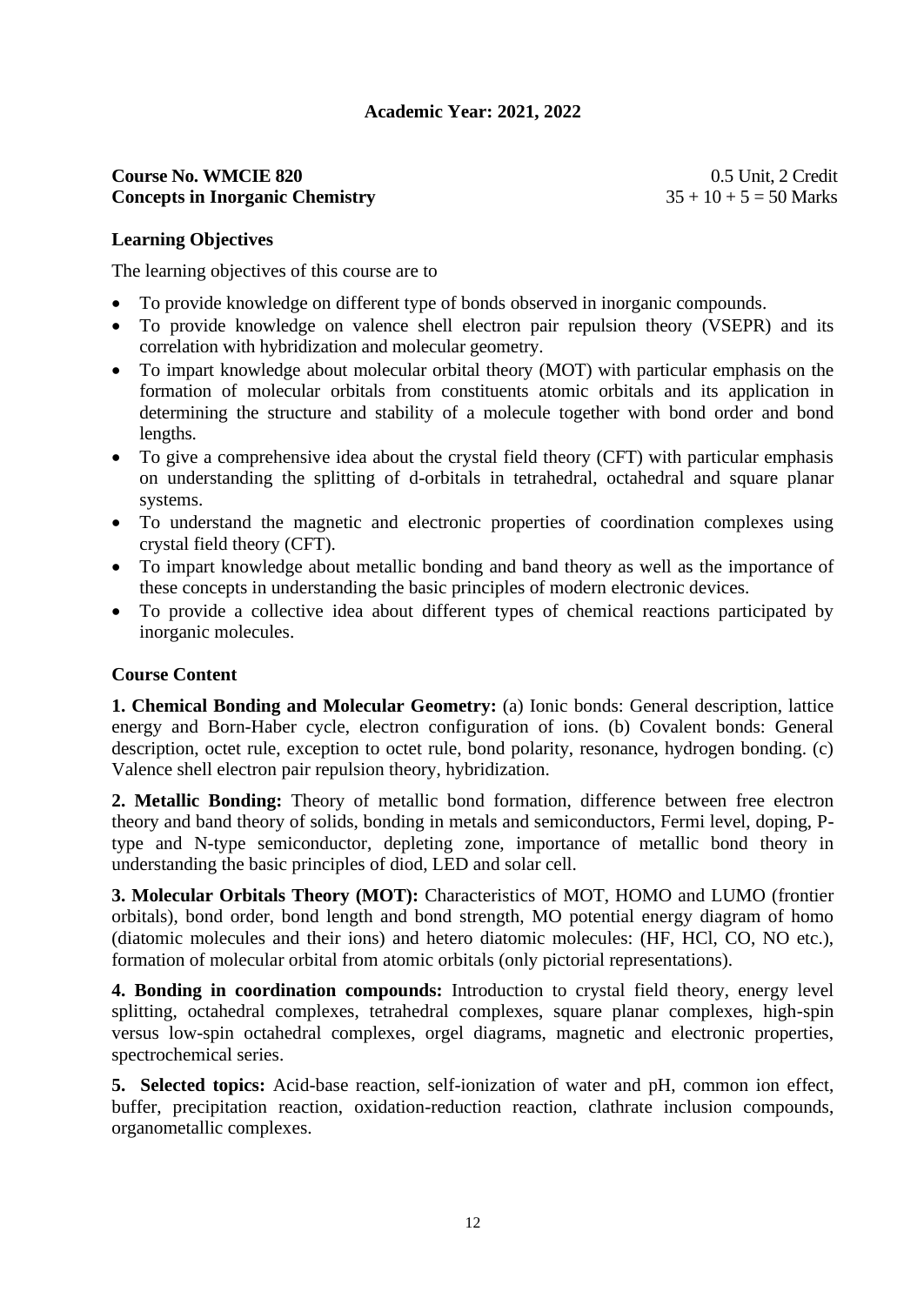# **Learning Outcomes**

Upon completion of this course the students will be able to

- To understand chemical bonding found in different types of inorganic molecules/systems.
- To comprehend the concept of molecular orbital theory (MOT) and can use it to explain the structural, electronic and magnetic properties of different types of molecules.
- To comprehend the ideas of VSEPR theory and can use this theory to determine the shapes of different types of molecules.
- To understand the splitting of d-orbital in different types of coordination complexes as well as can explain the electronic and magnetic properties of such complexes.
- To understand the bonding in metals and semiconductor materials as well as why such materials are used modern electronic devices such as LED and solar cells.

- 1. Basic Inorganic Chemistry, F. A.Cotton and G. Wilkinson, John Wiley & Sons,Inc.New York.
- 2. Inorganic Chemistry, J. E. Huhee, E. A. Keiter, R. L. Keiter and O.K. Medhi, Pearson Pub.
- 3. Theoretical Inorganic Chemistry, M.C. Day and J. Selbin, East-west Press.
- 4. Atomic structure & Chemical bond including Molecular Spectroscopy, Manas Chanda, Tata McGraw-Hill Publishing Company Ltd.
- 5. Inorganic Chemistry,  $3^{rd}$  Ed., C. E. Housecroft and A. G. Sharpe, Pearson.
- 6. Inorganic Chemistry, 3rd Ed., G. L. Miessler and D. A. Tarr, Pearson, India.
- 7. Inorganic Chemistry, D. F. Shriver and P. W. Atkin, Oxford University Press.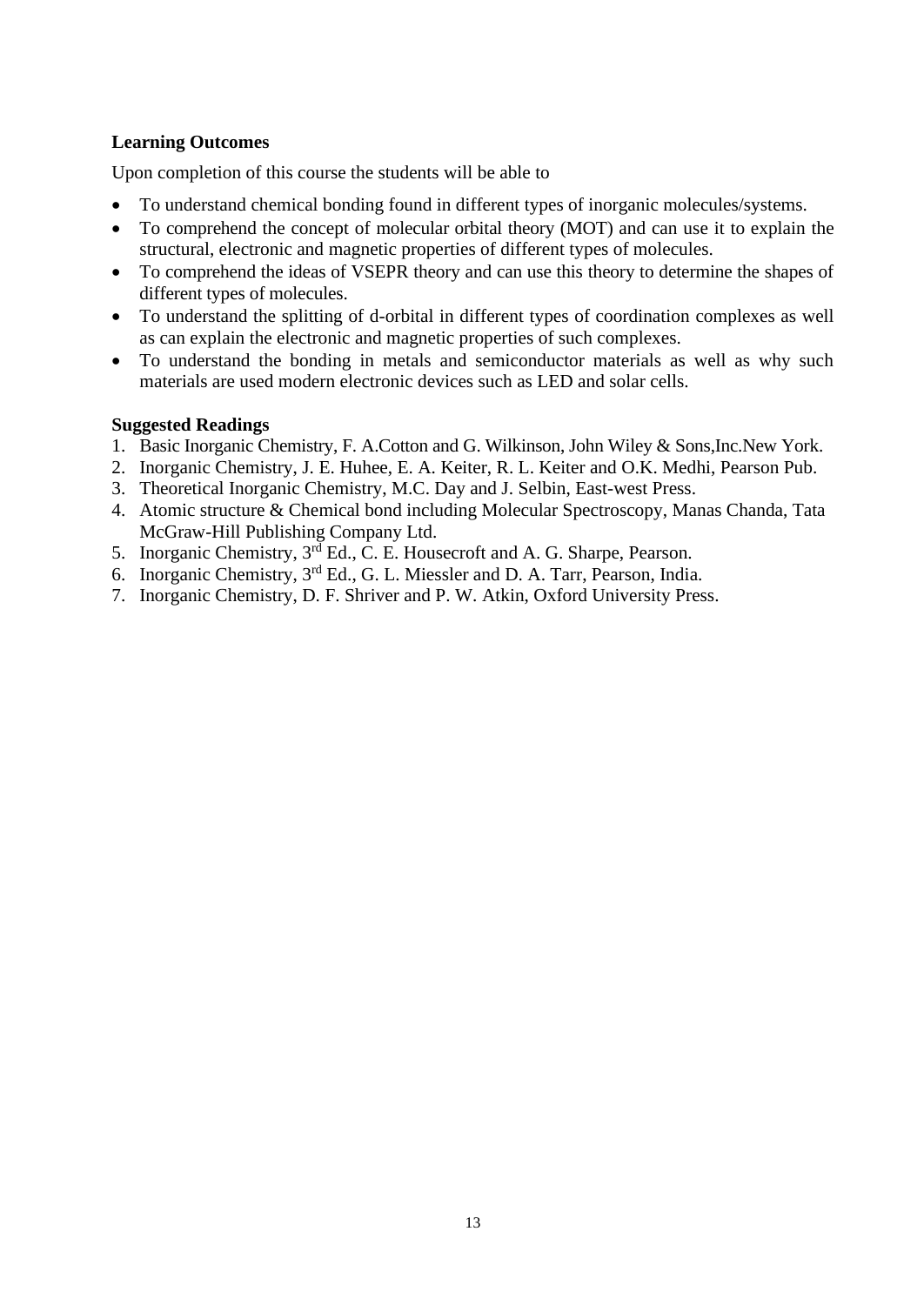# **Course No. WMCIE 822** 0.5 Unit, 2 Credit **Instrumental methods in Chemical Analysis** 35 + 10 + 5 = 50 Marks

# **Learning Objectives**

The learning objectives of this course is to

- understand the basis of instruments used in chemical analysis.
- gather knowledge on different sampling techniques
- enable students data processing and their analysis.
- be familiar with techniques of analysis using UV and atomic spectroscopy and their instrumentation.
- introduce students to different chromatographic techniques including TLC, paper, Gas and HPLC and Ion exchange chromatography.

# **Course Content**

**1. Introduction to instrumental methods**: Types of instrumental methods, instruments for analysis, operational amplifiers, signal and noise, components of optical instruments, Radiation sources, wavelength selector, sample holder, detectors, signal processors and readout.

**2. Sampling and Data processing:** (a) Sampling procedure, sample preparation, representative sample, (b) accuracy, precision, mean, deviation, standard deviation, Errors: classification, sources and minimization; Tests for accuracy/precision: confidence level, t-test, F-test, Q-test, least square method.

**3. UV-Visible spectroscopy:** Principles of molecular absorption, instrumentation, quantitative estimation.

**4. Atomic spectroscopy:** Principle of atomic spectroscopy (AAS, AES, AFS): origin of spectra, line broadening & intensity, interference, quantitative estimation by AAS.

**5. X-ray spectroscopy:** Principle of X-ray spectroscopy, origin of spectra, quantitative estimation.

**6. Chromatography:** Basic principles, classification, paper chromatography, thin layer chromatography, column chromatography, gas chromatography, HPLC, ion-exchange chromatography, size exclusion chromatography.

# **Learning Outcomes**

Upon completion of this course the students

- will understand the concepts of accuracy precision, mean deviation, standard deviation and different test methods such as Q,F tests and least square method.
- promote knowledge on different instrumental methods as well as chromatographic methods such as TLC, HPLC etc. and electro chemical methods.

- 1. Principles of Instrumental Analysis, Douglas A Skoog and James J Leary.
- 2. Fundamentals of Analytical Chemistry, D. A. Skoog & D. M. West, Saunders Publishing.
- 3. Atomic Absorption and Emission Spectroscopy, Ed Metcalfe, John Wiley & Sons.
- 4. Analytical Chemistry, G. D. Christian, Wiley.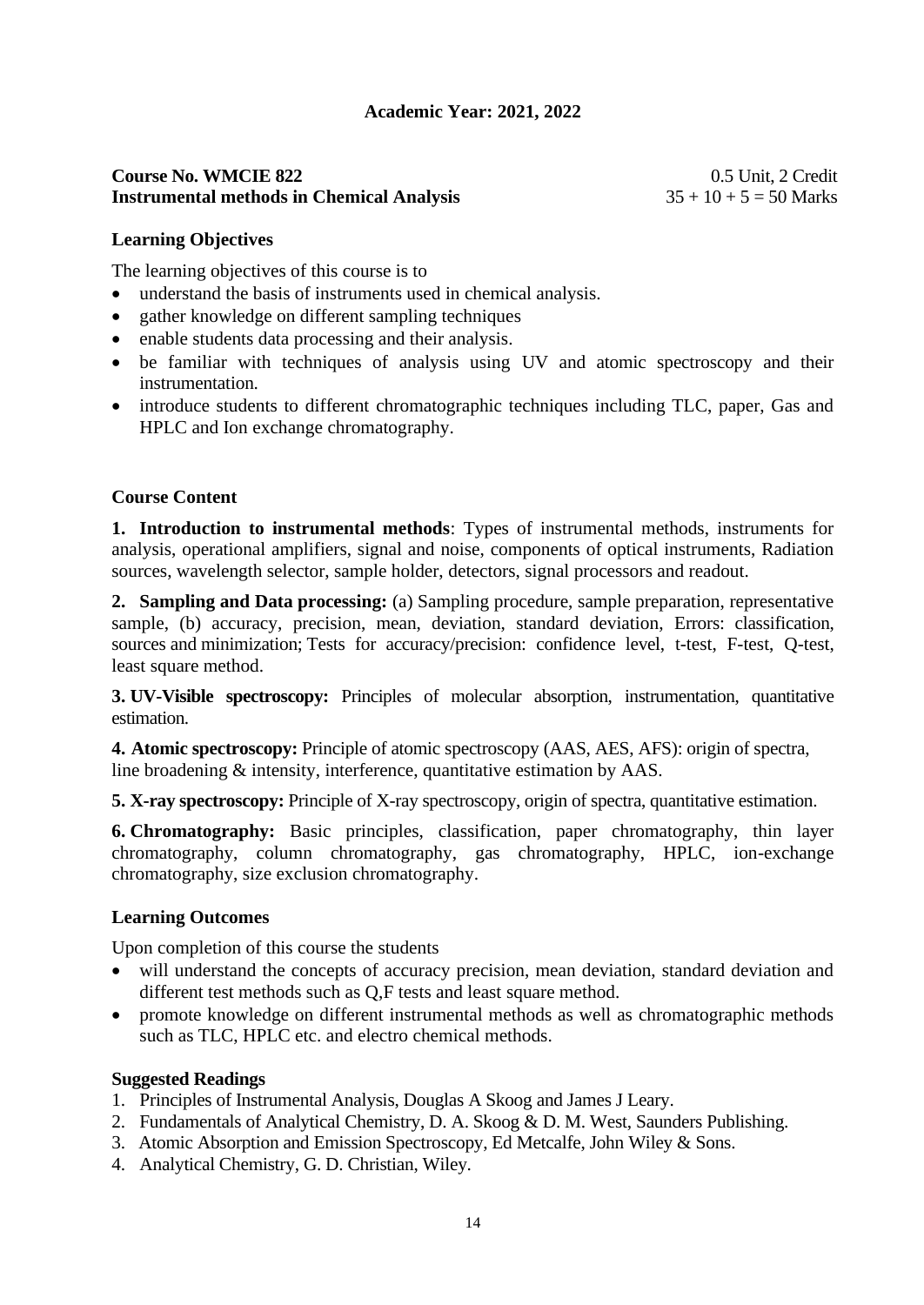#### **Course No. WMCIE 824** 0.5 Unit, 2 Credit **Material Science and Nanotechnology** 35 + 10 + 5 = 50 Marks

#### **Learning Objectives**

The learning objectives of this course are to

- promote knowledge on synthesis and properties of semiconductors, superconductors and conducting polymers.
- impart knowledge on liquid crystals, LED/photovoltaic inorganic materials
- convey knowledge on nanomaterials, carbon based nanomaterials, ceramic materials with particular emphasis on metal oxide, silicon carbides and silicon nitrides.
- know the applications of nanomaterials

#### **Course Content**

- **1. Electronic Materials:** (i) Semiconductors, (ii) Superconductors, (iii) Conducting polymers.
- **2. Liquid Crystals:** Molecular structure and liquid crystallinity, types of liquid crystals, applications, design and synthesis of liquid crystals.
- **3. LED/Photovoltaic Materials:** Principle and implication of photovoltaic materials, material design and device fabrication (LED, solar cell).
- **4. Nano Materials:** (i) Overview, classification and characterization techniques, (ii) Metallic nanoparticles: structure and bonding, size-dependent properties, synthesis, (iii) Carbon based nano-systems: Fullerene, graphene and carbon nanotube: synthesis, properties, (iv) Ceramic nanoparticles based on metal oxides, SiC and SiN.
- **5. Application of Nanomaterials:** Structural and mechanical applications, Colorants and pigments, Electronic and magnetic materials, Biomedical applications.

#### **Learning Outcomes**

Upon completion of this course the students will be able to

- understand the design, synthesis and preparation of semi- and superconducting materials with wide range of their applications.
- know the design and fabrication strategies of LED and photovoltaic materials
- gather knowledge on the preparation, properties and structures of nanomaterials, and their behavioral features at micro- and nanoscale levels.
- demonstrate various applications of nanomaterials

- 1. Inorganic Materials, Duncan W. Bruce and Dermot O'hare (Ed.), 2<sup>nd</sup> ed., John Wiley & Sons.
- 2. Nanoscale Materials in Chemistry, Kenneth J. Klabunde (Ed.), John Wiley & Sons.
- 3. Nanoscale Materials in Chemistry, K. J. Klabunde and R. M. Richards  $(2<sup>nd</sup> Ed.)$ , John Wiley & Sons.
- 4. A Chemical Approach to Nanomaterials, G. A. Ozin & A. C. Apsenault, RSC Publishing.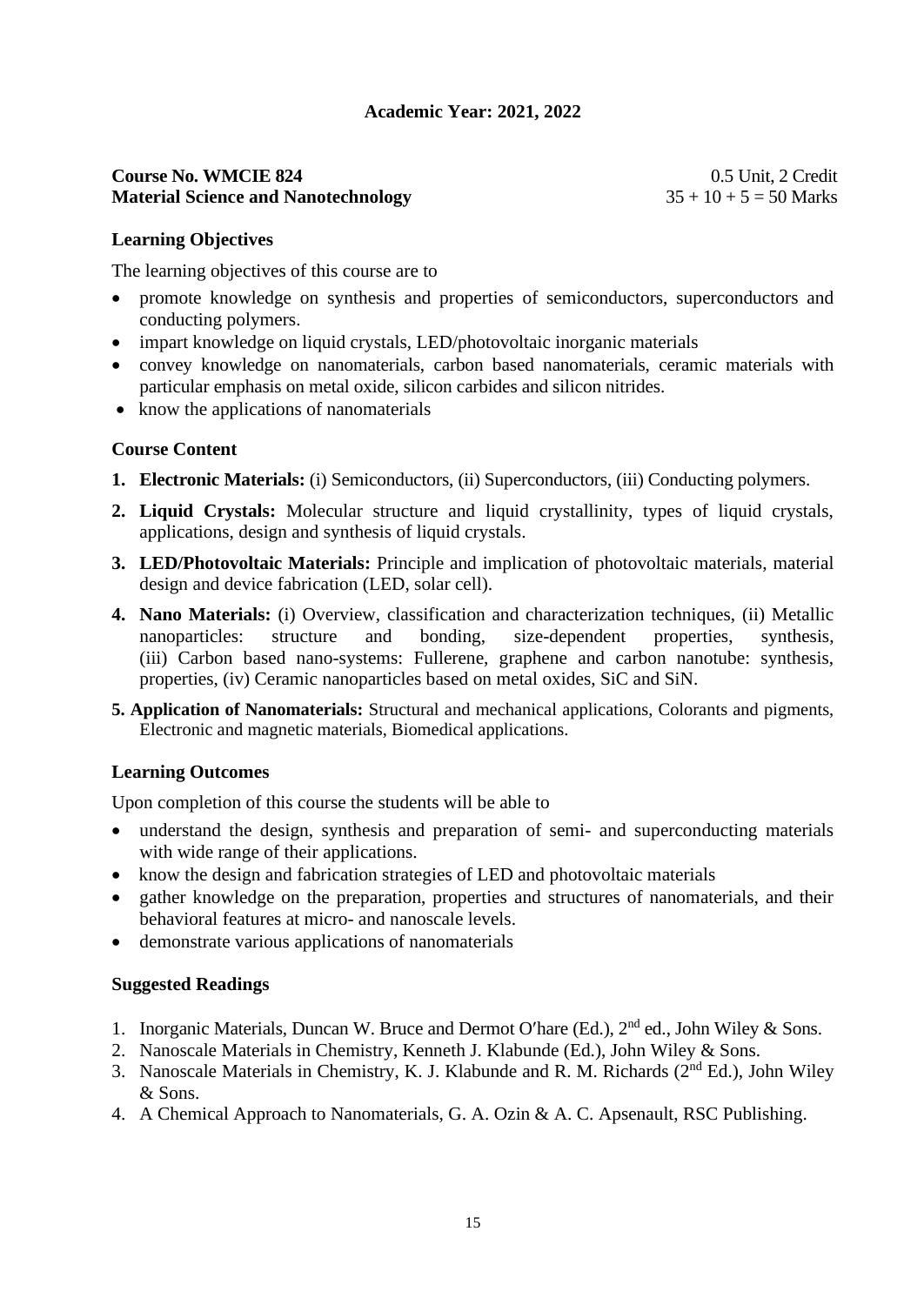# **Course No. WMCIE 826** 0.5 Unit, 2 Credit **Environmental Pollution & Industrial Waste Management** 35 + 10 + 5 = 50 Marks

#### **Learning Objectives**

- Introduce students to the greenhouse effect and the associated the environmental and ecological problems
- Introduce students to the fate and transport of major pollutants in various natural and perturbed environments
- Educate students on the principles of wastewater treatment and solid waste management strategies

# **Course Content**

**1. Atmospheric pollution:** (a) Concepts of air pollution: composition of the atmosphere, types of pollutants and their sources, particulate matters in the atmosphere, the automobiles as a polluter, acid rain, biochemical effects of some air pollutants, major sources of air pollution in Bangladesh, Ozone layer depletion.

**2. Green House Effect and Global Warming:** Sources and sinks of greenhouse gases, Green House Potential of different gases, Sea level rise and other environmental impacts resulting from global warming.

**3. Water and soil pollution:** Nature and type of water pollution, inorganic and organic pollutants in aquatic environments, algal nutrient and eutrophication in surface waters, industrial water pollution, water quality parameters and standards, mobilization of arsenic in ground water, ground water arsenic pollution in Bangladesh, soil pollution by agrochemicals.

**4. Noise Pollution:** General consideration; Evaluation of industrial noise, Sources, Methods and techniques to control and reduce noise level.

**5. Hazardous wastes:** Introduction, classification of hazardous substances, sources, physical forms and segregation of wastes, physical and chemical properties of hazardous wastes, waste reduction and minimization, recycling, biodegradation.

**6. Waste water treatment:** Concept of Effluent Treatment Plant (ETP), Chemical and biological treatment technologies.

**7. Solid waste Management:** Incineration, composting, landfilling, pyrolysis, resource recovery, 5R's of waste management.

#### **Learning Outcomes**

Upon completion of this course, the students will be able to:

- know the compositions of earth's atmosphere, understand the chemistry of the atmosphere, sources and biochemical effects of air pollutants.
- understand the sources and effects of water and noise pollution, hazardous materials.
- know about the general characteristics of wastewater and solid waters, the general methods of waste treatment and management.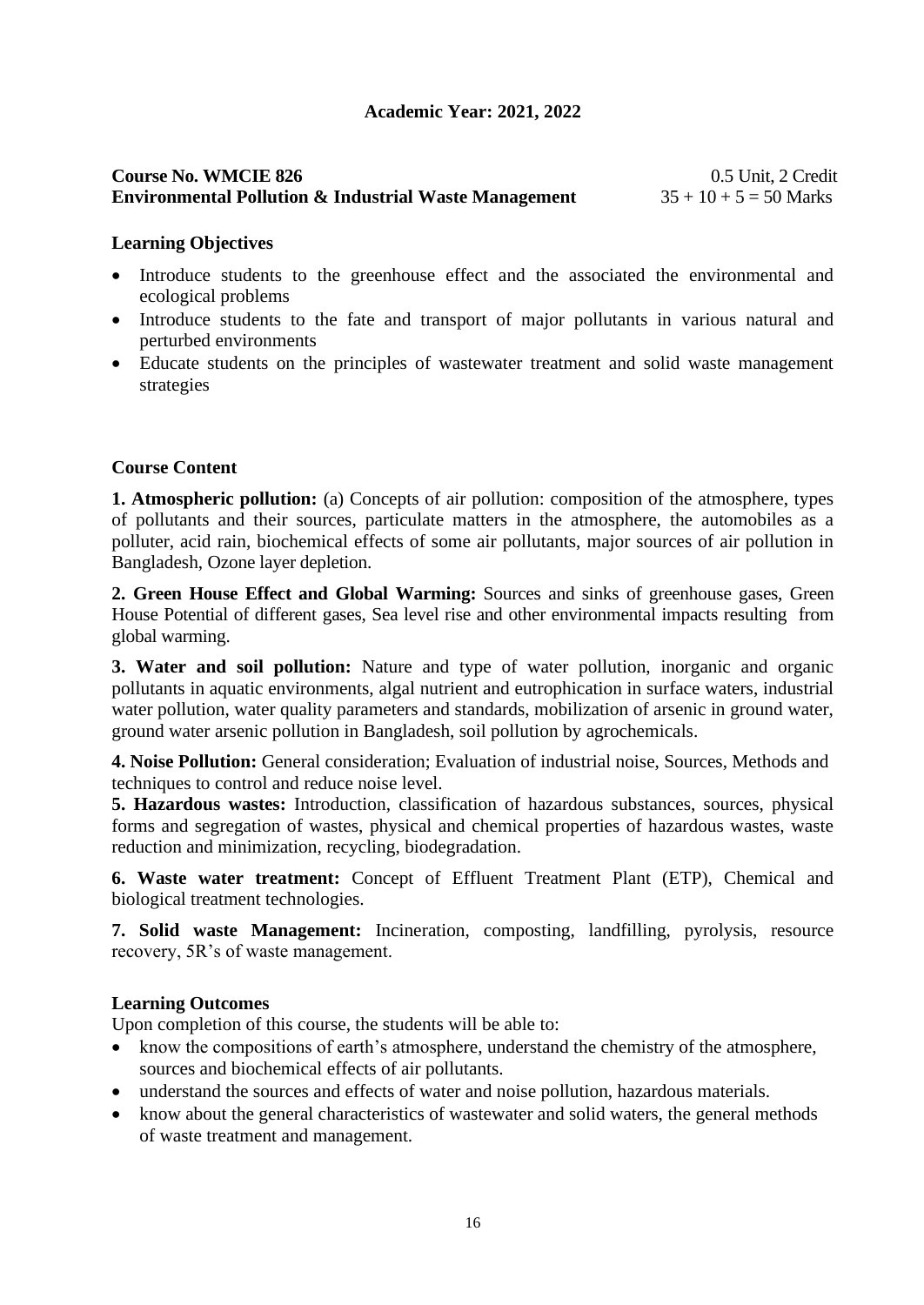#### **Suggested Readings**

1. Fundamentals of Environmental Chemistry, S. E. Manahan, Lewis Publisher, NY.

2. Environmental Chemistry, R. W. Raiswell, Science.

3. Environmental Chemistry, Moore and Moore, Academic Press.

4. Handbook of solid waste management, Frank kreith, McGRAW-HILL.

5. Environmental Chemistry with green chemistry. Asim K. Das. Books and allied (p) Ltd. Kolkata, India.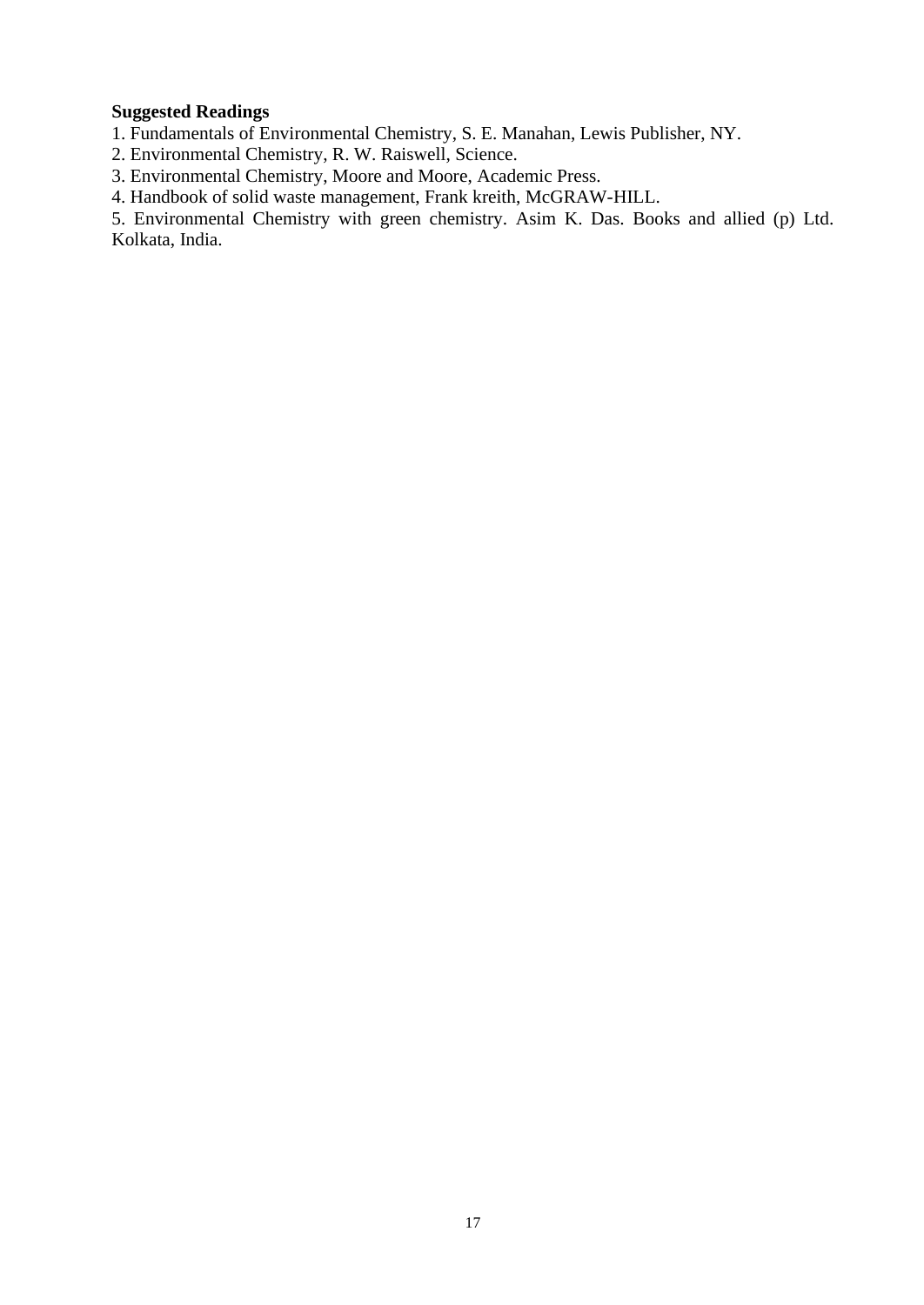# **Course No. WMCIE 825** 0.5 Unit, 2 Credits **Selected Experiments in Inorganic Chemistry**  $35 + 10 + 5 = 50$  Marks

# **Learning Objectives**

The objectives of this course are to provide knowledge about:-

• the preparation of coordination complexes.

• various types of titrations such as: acid-base, oxidation-reduction, and complexomatric titrations using EDTA.

- quantitative analysis of ions using volumetric and gravimetric methods.
- environmental water quality analysis.

# **Course Content**

# **Experiments may be added to or omitted from the list depending on circumstances.**

# **1. Inorganic Synthesis**

- 1.1 The preparation of tris(thiourea)copper(I) sulfate.
- 1.2 The preparation of tris(acetylacetonato)manganese (III) and comparison of its IR spectra with that of ligand.

# **2. Neutralization Titration**

- 2.1 Standardization of approximately 0.1M NaOH solution against succinic acid.
- 2.2 Standardization of approx. 0.1M HCl by titration with standard 0.1M NaOH (using both methyl orange and methyl red indicator).

# **3. Oxidation-Reduction Titrations**

- 3.1 Determination of Ferrous iron by oxidation with standard  $K_2Cr_2O_7$  solution;
- 3.2 Determination of Ferric iron with standard  $K_2Cr_2O_7$  solution;

# **4. Complexometric Titrations Using EDTA.**

- 4.1 Determination of zinc by direct titration using Eriochrome-Black T as indicator.
- 4.2 Determination of total hardness of water (temporary and permanent) using Eriochrome Black - T as indicator.

# **5. Quantitative Analysis.**

- 5.1 Determination of lead as lead chromate.
- 5.2 Determination of sulfate as barium sulfate.

# **6. Water Quality Analysis**

- 6.1 Determination of dissolve oxygen (DO).
- 6.2 Determination of chemical oxygen demand (COD) of a water sample.

# **Learning Outcomes**

After completion of this course the students will be able to-

- synthesize coordination compounds.
- quantitatively analyze metal ions by complexometric titration.
- determine the amount of ions volumetrically and gravimetrically.
- analyze water quality by measuring DO and COD.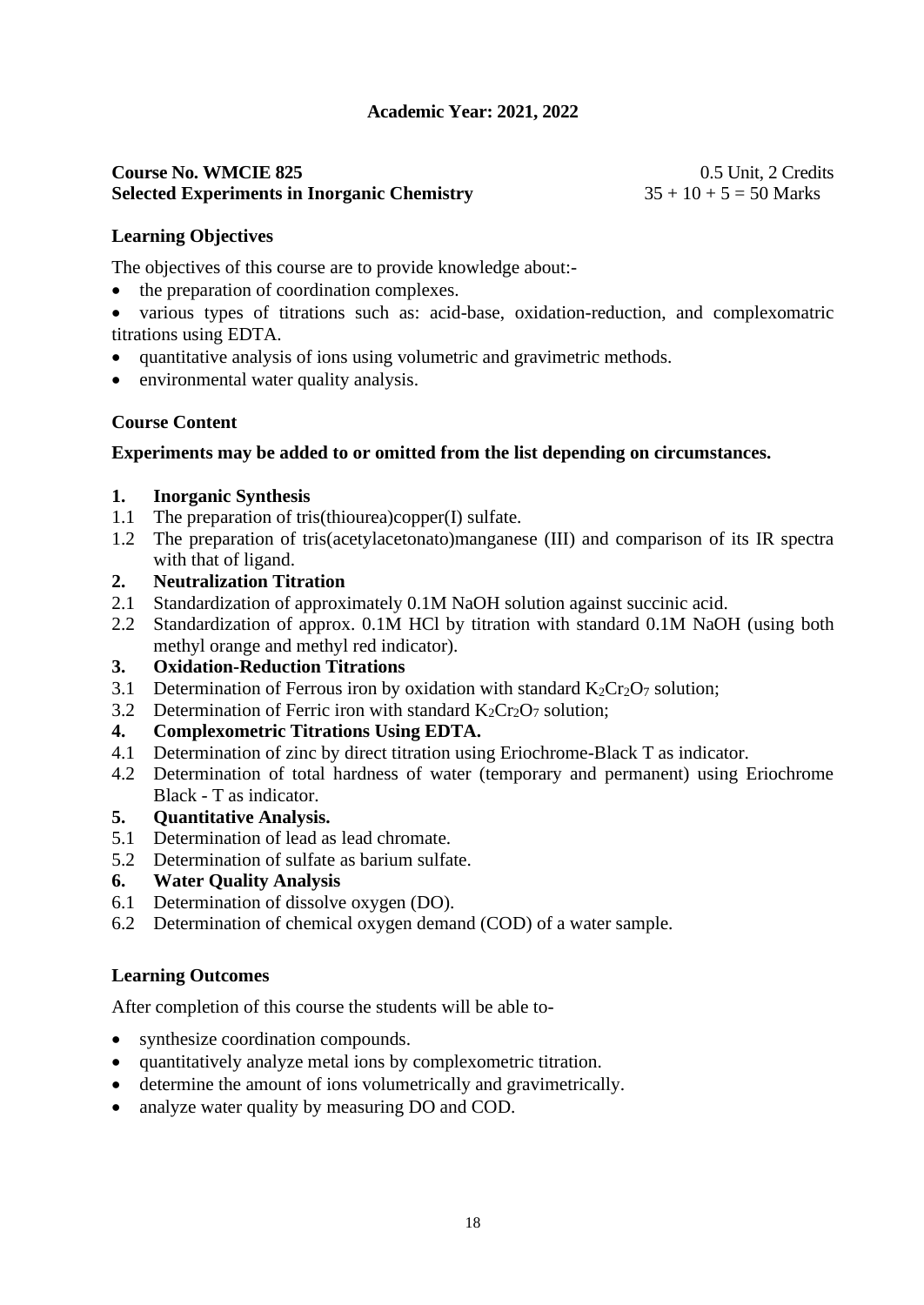- 1. Vogel's Textbook of Quantitative Chemical Analysis, G.H. Jeffery, J. Bassett, J. Mendham & R.C. Denny, Longman and ELBS.
- 2. Practical Inorganic Chemistry, Preparations, reactions and instrumental methods, G. Pass and H. Sutcliffe, Chapman and Hall, New York.
- 3. Inorganic Experiments, Ed., J. D. Woollins, VCH Verlagsgesellschaft mbh, Weinheim.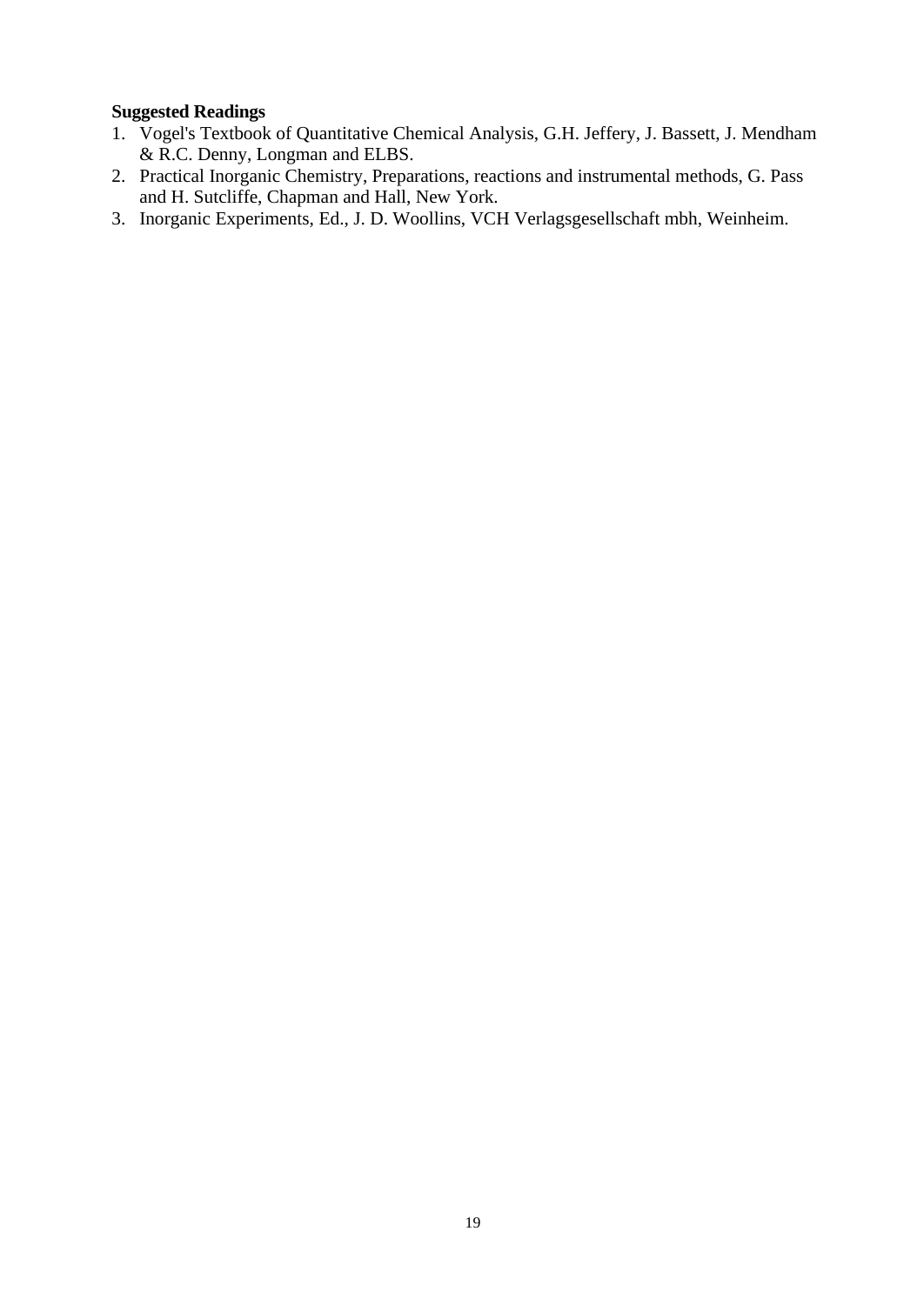# **Course No. WMCIE 830** 0.5 Unit, 2 Credit Functional Group Chemistry 35 + 10 + 5 = 50 Marks

#### **Learning objectives**

Learning objectives of this course are to

• understand fundamental ideas about the various classes of organic compounds, their preparations and their physical & chemical properties.

• be familiar with the mechanism of the reactions containing different functional groups.

#### **Course Content**

**1. Alkene and Aromatic Hydrocarbons:** (i) Structure and chemistry of alkene: Electrophilic and Radical addition reactions; (ii) The concept of aromaticity and Hückel's Rule; Reactions: Electrophilic aromatic substitution reactions with mechanism, effects of activating and deactivating groups.

**2. Alkyl and Aryl Halides:** (i) Structure, physical properties and preparation; (ii) Reactions: Nucleophilic substitution reactions  $(S_N1$  and  $S_N2)$  and Elimination reactions (E1 and E2) with mechanism.

**3. Alcohol and Phenol:** (i) Structure and physical properties (acidity and basicity of alcohols and phenols); (ii) Important reactions of alcohols and phenols: Substitution, Esterification, Oxidations, Ring Substitution, Reimer-Tiemann reaction; Phenol-formaldehyde resin of phenol, the Pinacol-Pinacolone rearrangement, Periodic acid oxidation of glycols.

**4. Carbonyl Compounds:** Physical properties; Reactions: Nucleophilic addition to carbonyl group with mechanism, Cannizzaro reaction, Aldol condensation, Perkin reaction, Knoevenagel & Stobbe reaction, Benzoin condensation and Wittig reaction.

**5. Carboxylic Acids and Their Derivatives:** (i) Physical properties and synthetic methods; (ii) Reactions: Nucleophilic acyl substitution reaction, study of mechanism, reactivity and interconversion of acid derivatives.

**6. Amines:** Reactions of amines with nitrous acid, Replacement and Coupling reactions of arenediazonium salts; Synthesis of Drugs: Sulfanilamide, Sulfadiazine, Paracetamol and Aspirin.

**7. Heterocyclic Compounds:** (i) Chemistry and structure of five and six membered heterocyclic compounds containing hetero atom: Pyridine, Imidazole, Pyrimidine; (ii) Chemistry and structure of fused ring heterocyclic compounds: Indole, Quinoline and Isoquinoline.

#### **Learning Outcomes**

Upon completion of this course students will be able to

• understand the physical and chemical properties of the compounds containing different functional groups.

- know the preparation and derivatives of aldehydes, ketones, carboxylic acids, amines.
- analyze and compare the reactivity of various functional groups.

- 1. Organic Chemistry, R.T. Morrison & R. N. Boyd, 6th Edition, Prentice-Hall International, INC.
- 2. Organic Chemistry, W. H. Brown and C. S. Foote, 2nd Edition, Saunders College Publishing.
- 3. Organic Chemistry, I. L. Finar, Vol. I & II, Longman Group Ltd., Pearson.
- 4. A guide book to mechanism in organic Chemistry, Peter Sykes, 6th edition, Orient Longman Ltd.
- 5. Advanced Organic Chemistry, J. March, McGraw Hill.
- 6. An introduction to heterocyclic compounds, R. Morrin Acheson, Academic press.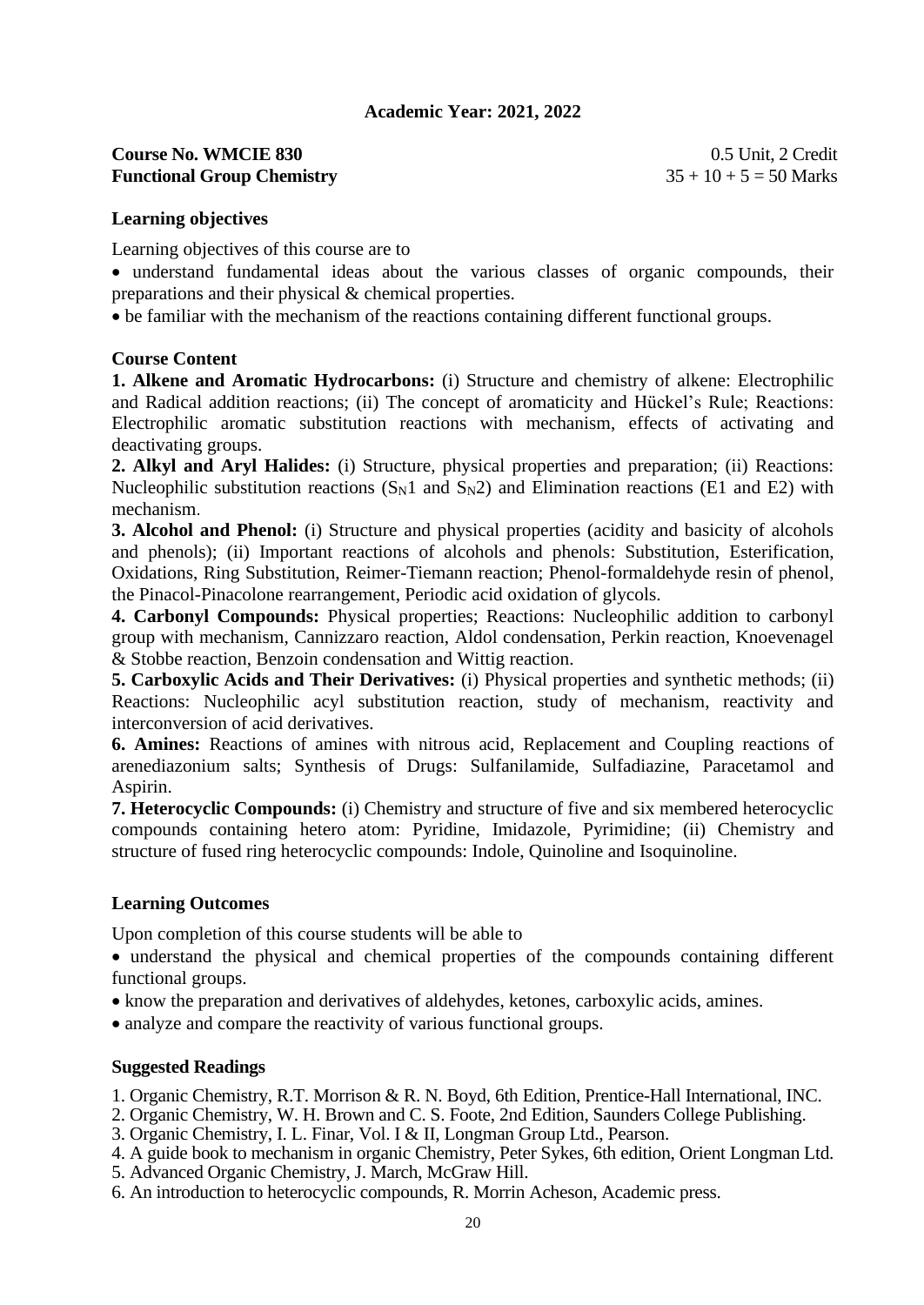# **Course No. WMCIE 832** 0.5 Unit, 2 Credits **Application of Spectroscopic Methods in Chemical Analysis** 35 + 10 + 5 = 50 Marks

# **Learning Objectives**

Learning objectives of this course are to

- develop the basic ideas of the effects of different types of electromagnetic radiations on molecules.
- analyze UV-Visible, IR and NMR spectral data to elucidate the structure of compounds
- use mass spectral data and fragmentation pattern to determine the molecular weight and structure.

# **Course Content**

1. **Ultraviolet (UV) and Visible Spectroscopy:** Shifts of bands with solvents-the isolated double bond-conjugated dienes, Woodward-Fieser rule for calculating  $\lambda$ -max of alkenes, carbonyl compounds, benzene and its derivatives.

2. **Infrared Spectroscopy (IR) and Raman Spectroscopy:** FT-IR, applications of IR spectroscopy-interpretation of IR spectra-characterization of functional groups and frequency shifts associated with structural changes-structural elucidation. Raman spectroscopy & its application.

3. **Nuclear Magnetic Resonance (NMR) Spectroscopy:** Introduction-chemical shifts-theory of PMR spectroscopy-spin-spin splitting-complex spin-spin splitting-first order, non-first order spectra, vicinal coupling; proton exchange reactions; variable temperature spectra, simplification of complex spectra-LSR & spin decoupling-new techniques in FT-NMR-NOE- difference spectra; introduction to 2D techniques: COSY; <sup>13</sup>C NMR spectroscopy: operating frequency-<sup>1</sup>H decoupling; off resonance decoupling, broad band and gated-DEPT.

4. **Mass Spectroscopy:** Ionization of a molecule on electron impact, the mass spectrum-detection of the presence of the isotopes-recognition of molecular ion peak, meta-stable ions, fragmentations: McLafferty rearrangement, nitrogen rule, mass spectra of different classes of organic compounds.

5. Structure-elucidation of organic and inorganic compounds by combined UV, IR, NMR and Mass spectra.

#### **Learning Outcomes**

Upon completion of this course students will be able to

- interpret an IR spectrum to find the nature of bonds present in a molecule.
- use IR spectrum to identify geometric isomers and monitor chemical reactions.
- analyze the UV-Visible spectrum to find the type of chromophores and purity of drugs.
- interpret different types of NMR spectra specially  ${}^{1}H$ ,  ${}^{13}C$  and 2D to determine the structure of a molecule.
- apply mass spectral data to find the molecular mass and structure.
- identify unknown molecules using a combination of all the spectroscopic techniques.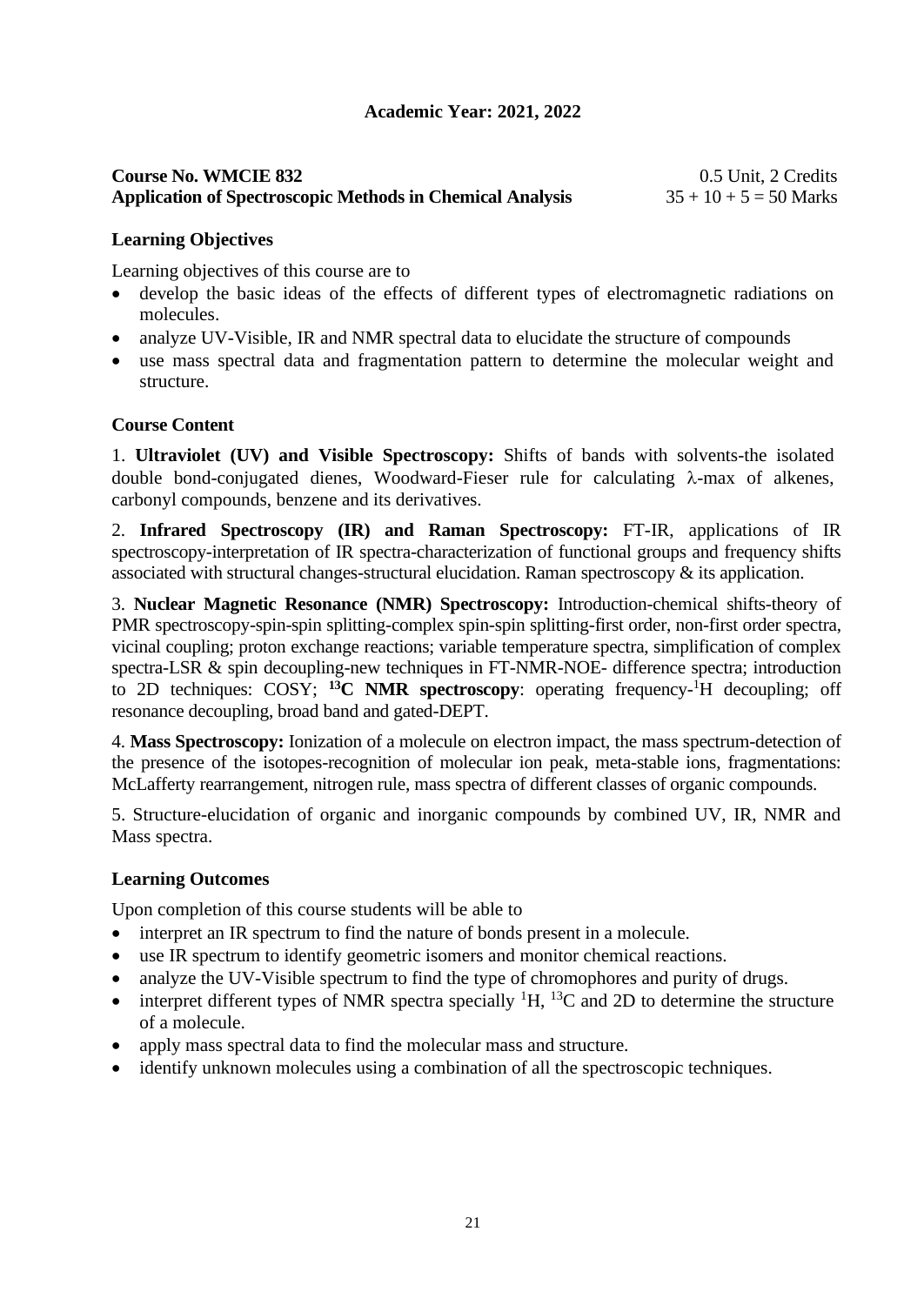- 1. Spectroscopic methods in Organic Chemistry, Fourth Ed., D. H. Williams & Ian Fleming, Tata McGraw-Hill Publishing Company Ltd.
- 2. Spectroscopy, D. L. Pavia, G. M. Lampman, G. S. Kriz, Ceugage Learning India Private Ltd.
- 3. Spectroscopy of Organic Compounds, 6<sup>th</sup> edition, P. S. Kalsi, Wiley Eastern Limited.
- 4. NMR and Chemistry, J. W. Akitt, Springer.
- 5. Structure Elucidation, Modern NMR-H. Duddeck, W. Dietrich, Springer-Verlag New York.
- 6. Organic Spectroscopy, W. Kemp, ELBS with Macmillan.
- 7. Organic Spectroscopy, V. R. Dani, Tata McGraw-Hill Publishing Company Ltd.
- 8. Modern NMR Spectroscopy (in Bangla) by M. Rabiul Islam and Mirza Aminul Huq, Ashrafia Boighar, Dhaka.
- 9. Modern Mass Spectroscopy (in Bangla) by Mirza Aminul Huq and M. Rabiul Islam, Bangla Academy, Dhaka.
- 10. Spectroscopic Identification of Organic Compounds, 6<sup>th</sup> edition, Robert M. Silverstein and Francis X. Webster, John Wiley & Sons. Inc.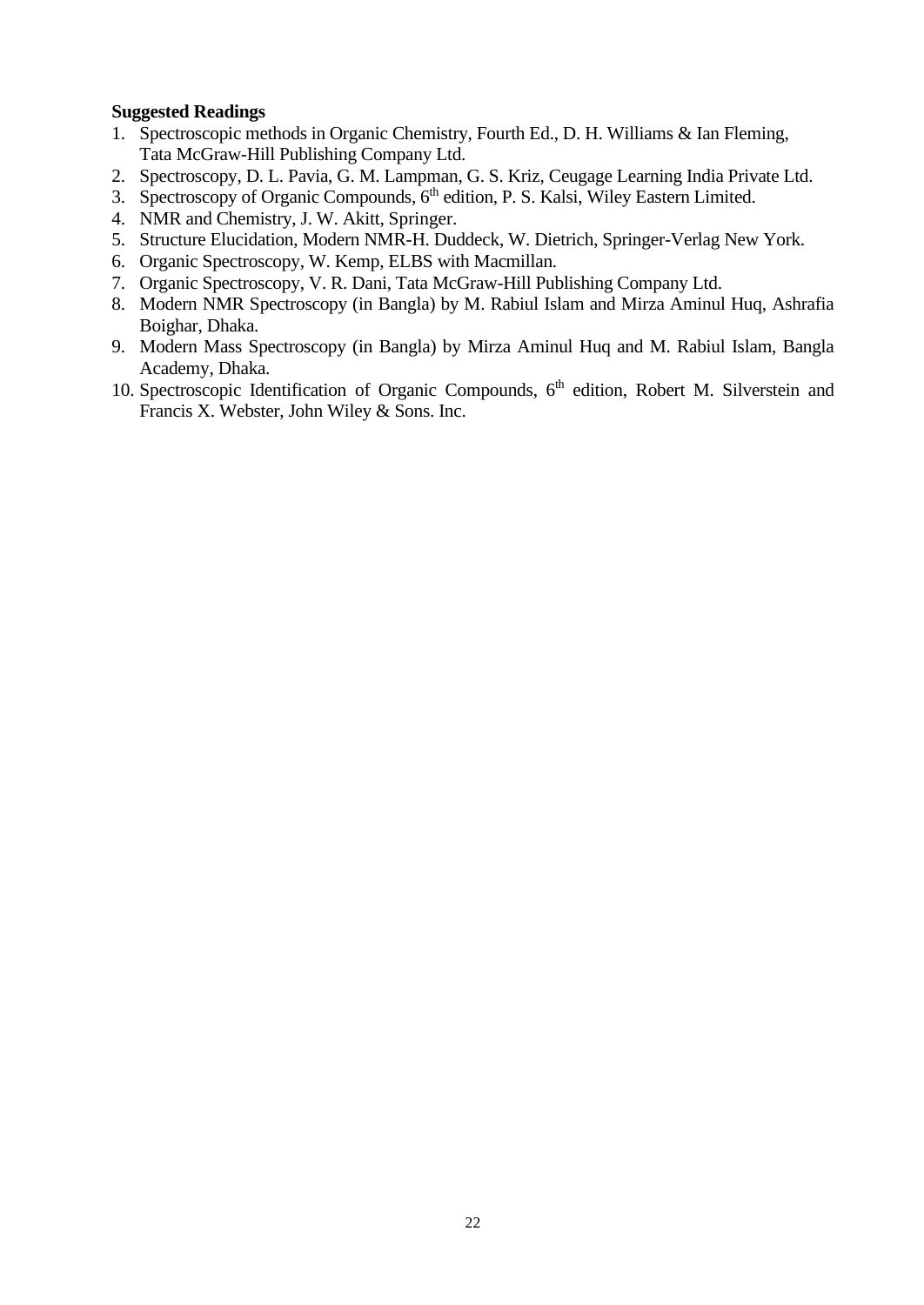# **Course No. WMCIE 834** 0.5 Unit, 2 Credits **Chemistry in Textile and Dyeing Industry** 35 + 10 + 5 = 50 Marks

#### **Learning Objectives**

Learning objective of this course is to provide in-depth understanding of chemistry about different aspects of textile industry such as fiber, washing, bleaching, dyeing, printing and finishing.

#### **Course Content**

**1. Textile Fibers:** Concepts of textile fiber and their raw materials. Classification and properties of textile fibers. Natural fibers: Sources and chemical composition of cotton, wool and silk. Synthetic fibers: Criteria of fiber forming polymer, use of nylon 6, nylon 6,6, polystyrene and polyester. Conversion of fiber to yarn and fabrics.

**2. Dyeing and Printing:** Introduction to dyes, requisites of true dye, Era of natural dyes, nomenclature of dyes, classification of dyes, dyeing, color fastness, synthesis of Vat dyes. Dyeing auxiliaries & their functions. Preparation of print paste, printing with disperse dye, printing with sulpher dye, printing with insoluble azoic colors, pigment printing.

**3. Washing, Drying and Bleaching:** Requirements of washing, different types of washing, caustic wash, pigment wash, silicon wash and acid wash. Drying process, whiskering and grinding. Bleaching, bleaching agents, properties and uses of hydrogen peroxide in bleaching.

**4. Testing and Quality Control:** Definition and purpose of QC, SQC, QA and TQM. Testing of physical parameters of fiber, yarn and fabrics. Testing the substance in dyestuffs; formaldehyde, phthalate, Azo-compounds in dye materials, heavy metals etc., testing methods. Use of BSTI, ISO, ASTM, British, and Indian standards.

**5. Chemical Finishing**: Different types of chemical finishing, chemistry of cross-linking agents and their effect on the properties of cotton, problems of formaldehyde based finishes, Application of different water repellents finishes, paraffin repellents, stearic acid-melamine repellents, and silicone repellents.

#### **Learning Outcomes**

Upon completion of this course students will be able to

- understand the chemistry in textile fibers.
- know the process, importance and application of washing and bleaching.
- acquire knowledge about the chemistry dyeing and printing in textile industries.
- understand the aspect of chemistry in textile finishing such as resin finishing, water repellency, etc.

- 1. Textile Chemistry by R. H. Peter,  $Vol 1 & 2$
- 2. Chemical Technology in the Pretreatment Process of Textiles by S. R. Karmakar
- 3. Textile Preparation and Dyeing by Asim Kumar Roy Chowdhury
- 4. Textile Scouring and Bleaching by E. R. Trotman
- 5. An Introduction to Textile Printing by Butterworth
- 6. Synthetic Dyes, Gurdeep R. Chatwa, Himalaya Publishing House
- 7. Modern Techniques of Textile Dyeing Bleaching and Finishing by S. M. Arora
- 8. Chemistry of Dyes and Principles of Dyeing, V. A. Shenai
- 9. Reactive Dyes for Textiles by A. Hunter M. Renfrew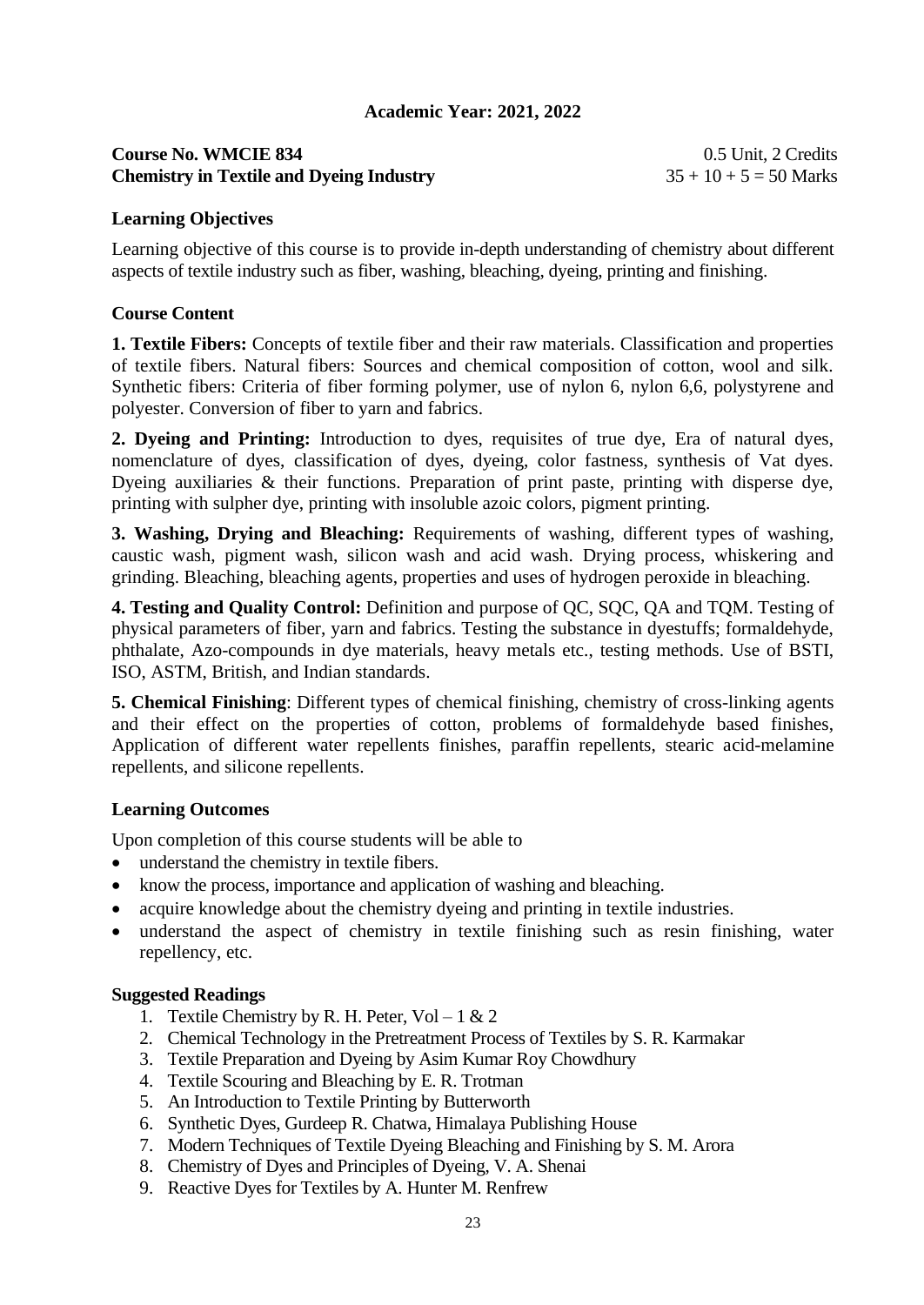#### **Course No. WMCIE 836** 0.5 Unit, 2 Credit **Bio and Pharmaceutical Chemistry** 35 + 10 + 5 = 50 Marks

# **Learning Objectives**

Learning objectives of this course are to

- introduce students to general pharmaceutical process used for manufacturing drugs.
- understand function of drugs, their classifications, synthesis, routes of administration.
- describe the formulation of pharmaceutical products and advantages/disadvantages associated with the process.
- analyze drugs using different chemical, chromatographic and spectroscopic methods.
- introduce with the regulatory body and their principles.

# **Course Content**

1. **Biochemical aspects of Enzymes**: Characterization and classification; coenzyme and prosthetic group; enzyme inhibition, enzyme specificity, brief treatment on enzymatic reaction mechanism and its regulation.

2. **Vitamins and Hormones**: (a) **Vitamins**: Definition and classification; source, dietary requirements, physiological action and deficiency symptoms of vitamin A & D, thiamine, riboflavin and ascorbic acid; (b) **Hormones**: Definition and classification; effects of insulin and thyroxine on cellular metabolism.

3. **Chemical technology of selected bulk drugs**: Case studies with emphasis on rationale for selection of routes, raw materials, process control methods, pollution control procedures etc. (examples depicting novel routes, ideal synthesis) for bulk drugs, Scale-up techniques for process optimization, maximization of productivity, in process control techniques with examples, typical standard operating procedures for different dosage forms.

4. **Molecular docking and structure activity relationships in drug design**: Concept of docking and its classification; advantages and disadvantages of flex-X, flex-S, Monte Carlo simulations. Qualitative versus quantitative approaches, advantages and disadvantages; random screening, nonrandom screening, structure based drug design, ligand based drug design, QSAR.

# 5**. Analytical Instruments used in Quality Control Department:** FT-IR, HPLC, Karl Fischer **Titrators**

# **Learning Outcomes**

Upon completion of this course students will be able to

- acquire preliminary knowledge about the pharmaceutical process.
- realize the functions  $\&$  way of drugs synthesis and the effects on living systems.
- formulate pharmaceutical products considering advantages and disadvantages associated with the process.
- analyze drugs by physical and chemical methods using modern instruments.
- learn how to proceed in pharmaceutical regulations.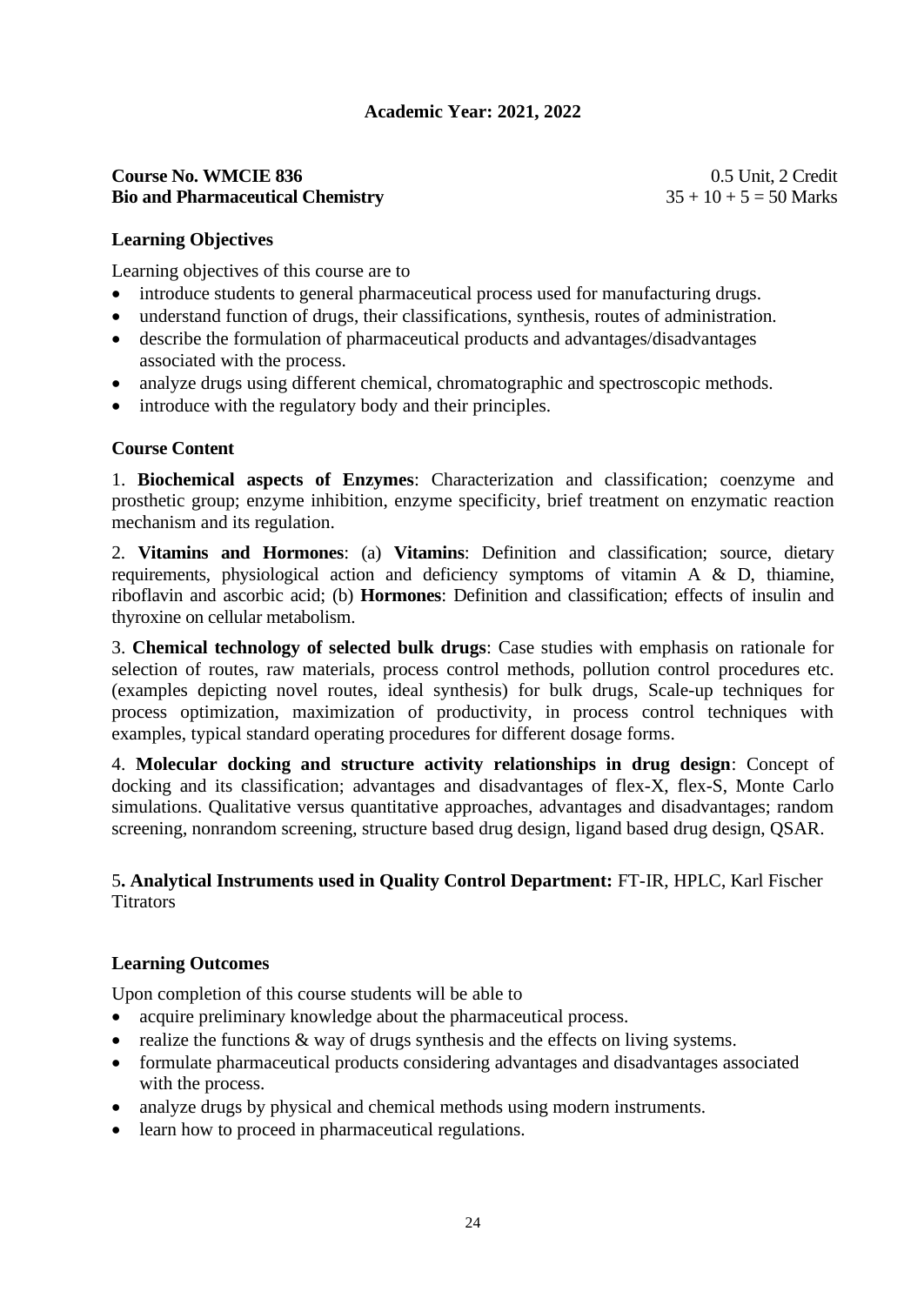- 1. Biochemistry, Lehninger, Kalyani Publishers.
- 2. Harper's Biochemistry, Robert K. Murray, Daryl K. Granner, Appleton & Lange.
- 3. Biochemistry, U. Satyanarayana, New Central Book Agency (p) Ltd.
- 4. Biochemistry,  $6<sup>th</sup>$  ed., Denise R. Ferrier.
- 5. Good manufacturing practices for pharmaceuticals. Sidney H. Willing., Wiley Ltd. 2nd ed.
- 6. Introduction to pharmaceutical chemical analysis, Steen Honore and Hansen et al.
- 7. Environmental and Toxicological Chemistry, Stanley E. Manahan, Tailor and Francis, 4<sup>th</sup> ed.